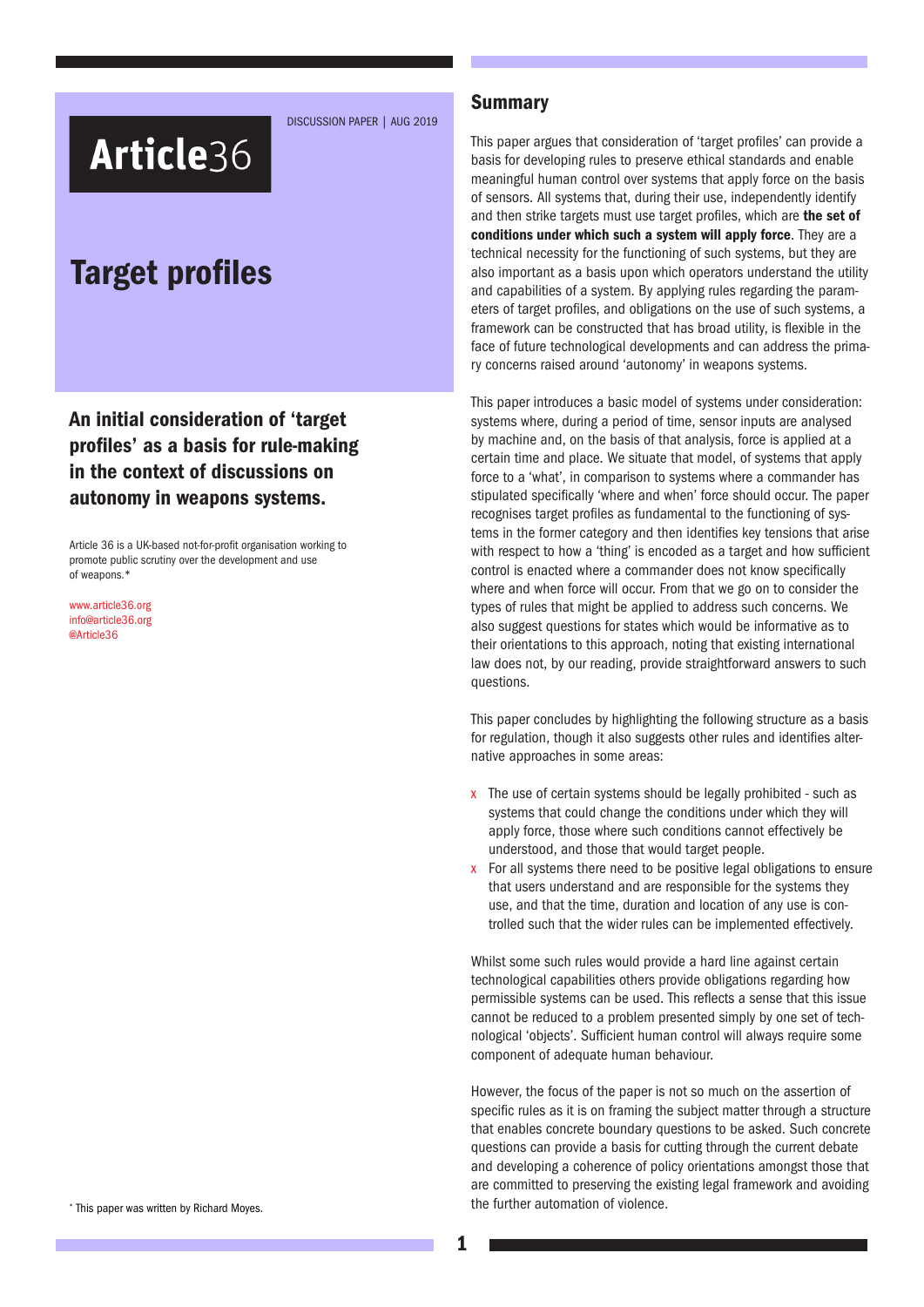### Introduction

International policy discussions on 'autonomy' in weapons systems have developed substantially since the first informal discussions of the issue were convened under the UN Convention on Certain Conventional Weapons (CCW) in 2014.<sup>1</sup> The discussions, now taken forward by a Group of Governmental Experts (GGE), continue to show a developing intellectual engagement with the subject matter and they have achieved broad agreement on certain key points. These include recognising that law is addressed at people, and so it is people not machines that must apply legal rules, and that human control (in some form) is necessary for the preservation of our ethical and legal frameworks.<sup>2</sup> However, international discussions on this issue are still complicated by divergent orientations to terminology and differing opinions on what is the real 'object' under consideration. The policy conversation requires simplification (which is, ultimately, the very role of policy making) but simplification is necessarily political in so far as it requires choices to be made and meanings to be stabilised.

Against that background, this paper suggests an approach to the subject matter that frames things in a new way, whilst intersecting with all of the key threads of the policy conversation to date. The approach suggested is in line with Article 36's previous policy writings on 'meaningful human control',<sup>3</sup> but here we approach the issue with a focus on the technology of the subject matter under discussion; not the physical structures of the technology (which may be diverse) but the technological process that is fundamental to the issue of concern. This paper is essentially an elaboration of Article 36's statement to the March 2019 session of the CCW GGE.<sup>4</sup> The argument is broadly that the concept of the 'target profile' can provide a building block for definition of the subject matter and serve as a locus for the policy formulations or rules that should be applied to it. The term 'target profile' has already been adopted within the CCW discussion, although it hasn't been discussed in any depth.<sup>5</sup> It is also used within the defence sector.<sup>6</sup>

At the political level this paper is somewhat at odds with the process of work now being pursued within the CCW. At the time of writing, that forum is preoccupied with developing consensus on further 'guiding principles,' whilst avoiding the sorts of political choices necessary for a more authoritative treatment of the subject matter. Despite discussions spanning some five years now, there has not yet been the coherence of policy thinking necessary to develop a treaty process amongst those that have some determination to protect

shared societal interests in the future. It is anticipated that at some point such a group - of states, international organisations and civil society partners - will emerge. It is hoped that this paper might provide 'food for thought' towards the intellectual structuring of what such a group might do.

## The issue under consideration – 'sensor-analysis-force'

Discussions on autonomy in weapons systems are challenging, in part, because different participants in the discussion have different starting assumptions and imaginings about what is being discussed. This has been spoken to explicitly in the CCW debate, with some stakeholders arguing that the proper subject of discussion is only very complex future systems whilst others maintain that certain existing systems would fall within the general object of study.<sup>7</sup> These differences often present themselves in different orientations to the term 'lethal autonomous weapons systems' (LAWS) – which is a central organising term in the international debate, but which is undefined and in many ways unhelpful.

This creates a familiar 'classification problem,' where political anxieties as well as intellectual analysis play a part in shaping different actors' orientations.<sup>8</sup> Certain states are likely wary of casting the net too wide for fear that some of their current weapons systems might be caught in any subsequent legal product.<sup>9</sup> Others are concerned that a narrower, futuristic orientation is difficult to approach intellectually without the building blocks that come from consideration of technologies in the present - and that such an approach may shield from critique technologies that it excludes from consideration. Article 36 has preferred the broader starting orientation and this paper continues that approach.

All conceptualisations of the 'issue of concern' in the international discussion relate to systems where, during a period of time, sensor inputs are analysed by a machine and, on the basis of that analysis, force is applied at a certain time and place. This sequence of technological transmission from sensor, through analysis, to the application of force at a certain time and place, without human action or intervention, underpins all of the framings of the issue under consideration. All of the differing policy orientations relate back to this. As a shorthand, we will refer to it as the 'sensor-analysis-force process' – and it is the effective management of that process that is the policy challenge addressed in discussions on autonomous weapons.



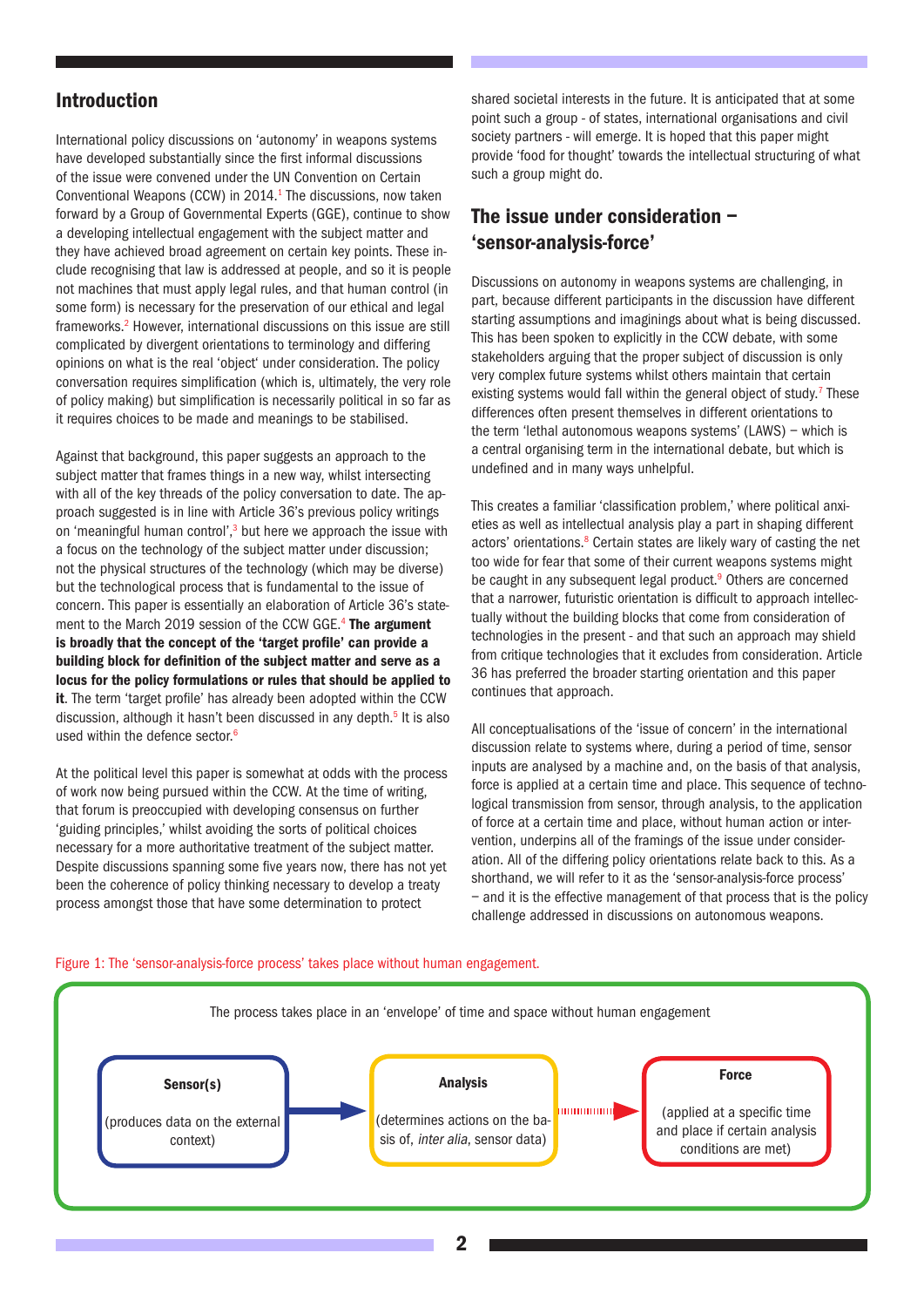Some states have argued that there is a fundamental distinction between 'automatic' and 'autonomous' systems – arguing that the former has a greater degree of predictability or certainty regarding the system's functioning.<sup>10</sup> In the CCW, this distinction presents itself in disagreements regarding the starting orientation to the question of 'what is the object of study', including in different orientations to the term 'LAWS'. However, both of those labels are applied, by proponents of that distinction, to systems that employ the sensor-analysis-force process. A problem for those advocating for a narrower focus is that they have sought to establish a line of division here without having framed or elaborated the broader category that is being subdivided. This paper does not embrace the terminological distinctions between 'automatic' and 'autonomous' (because they are unnecessary for the line of argument here)  $-$  but we do see some of the arguments of 'difference' on the basis of predictability as important.

For the purposes of this paper, the key point is that the sensor-analysis-force process is implicitly recognised as central in the international discussion and, when made explicit, other policy issues and concerns can be organised in relation to that. A challenge in the debate to date has been an inability to stabilise this as a basis for classification – made difficult primarily by those who are seeking to establish sub-classifications before this conceptual foundation has been put in place.

## A broad classification of weapons

There are many ways of classifying weapons – and classification processes all serve different purposes. Recognising that the 'sensor-analysis-force process' provides the central characteristic of systems under consideration in discussions regarding 'autonomy' we can consider where that model fits within a broader terrain of weapons systems, simply for comparative purposes. At a macro level, a broad categorical differentiation of weapon systems is sketched out below:11

#### x Applying force to a 'where and when'

#### Systems by which force is applied at a time and spatial location that a human commander evaluates as being co-located with an intended target.

This is broadly how traditional guns, artillery shells and aircraft bombs function. In this approach, the 'thing' to be attacked is encoded by a person directly as a time and spatial location and requires no other formal modelling for the process to function.<sup>12</sup> The 'thing' to be attacked may be anything  $-$  so long as it can be situated in time and space. In practice, there may be errors or uncertainties: faulty intelligence could result in a location being targeted erroneously, or mechanical failures could result in force being applied in the wrong place; systemic factors can also mean that it is difficult to apply force as accurately as might be desired. Computers may assist in the process, doing the 'aiming' for example, but fundamentally there is a human authority that determines that force should be applied 'there and then.'

#### x Applying force to a 'what'

Systems by which force is applied at a time and spatial location derived from an analysis of sensor inputs, without human

#### assessment of those sensor inputs and whilst operating within an envelope of space and time.

This is the broad category within which the issue of autonomy in weapons systems is situated. Of course, numerous systems in this category already exist – including naval mines, landmines, certain guided missiles, missile-defence systems and sensor-fused anti-armour weapons. These existing systems have different constraints on their movement or duration of operation, but a common feature across all of them is that a human commander does not stipulate the specific time and place where force will actually occur. Rather the weapons use sensors and apply force when the input of those sensors corresponds to a pre-encoded profile of a target. This pre-encoded profile is fundamental to how all of these systems function and is the primary focus of this paper. The policy issue of 'autonomous weapons' responds to a recognition that technological developments open up new possibilities for 'how' a thing (whether a person, materiel or a phenomenon such as another weapon being fired) is encoded as a target, and greater scope for 'where and when' this process of sensor-driven force application may occur.<sup>13</sup>

Our general area of concern is weapons that apply force to a 'what' – such that force is applied when and where a system receives certain sensor inputs from its environment, and without human analysis of those sensor inputs. We have noted already that many such systems already exist. Some have been associated with significant concerns or have had constraints placed on them from an orientation of precaution: landmines for example are subject to various legal prohibitions, regulations and political policy constraints; naval mines are subject to specific legal obligations; systems that use 'sensor-fuzed' submunitions are subject, inter alia, to constraints on their numbers and obligations to curtail their active life.<sup>14</sup> Yet others, such as certain anti-missile systems, have not been considered excessively problematic (even if certain problematic incidents have occurred) and are clearly militarily valued by those who deploy them.

The policy movement to constrain autonomy in weapons systems responds to certain concerns present in society, and these are felt and formulated differently by different stakeholders. These concerns are generally precipitated by a sense that technological change and development may open up moral and practical hazards within this category of systems that use the sensor-analysis-force process. However, recognising these issues as an emerging concern does not imply that hazards arise only from futuristic capabilities that are technologically distant. Rather, hazards flow from the structures that characterise the category – how can things reasonably be encoded as targets, and how should we manage systems where the specific time and place that force will occur is not known?

So, it is not that all systems that employ the sensor-analysis-force process have always been a concern (though, significantly, many have), but consideration of that category is necessary in order to identify and address the concerns that current technological developments are evoking.

This allows us to move on to the central theme of the paper. Whilst recognising that systems that fall within this category can (and already do) take many forms, our simple sensor-analysis-force process gives us a basis for saying more about how such systems work. This is where the concept of 'target profiles' comes to the fore.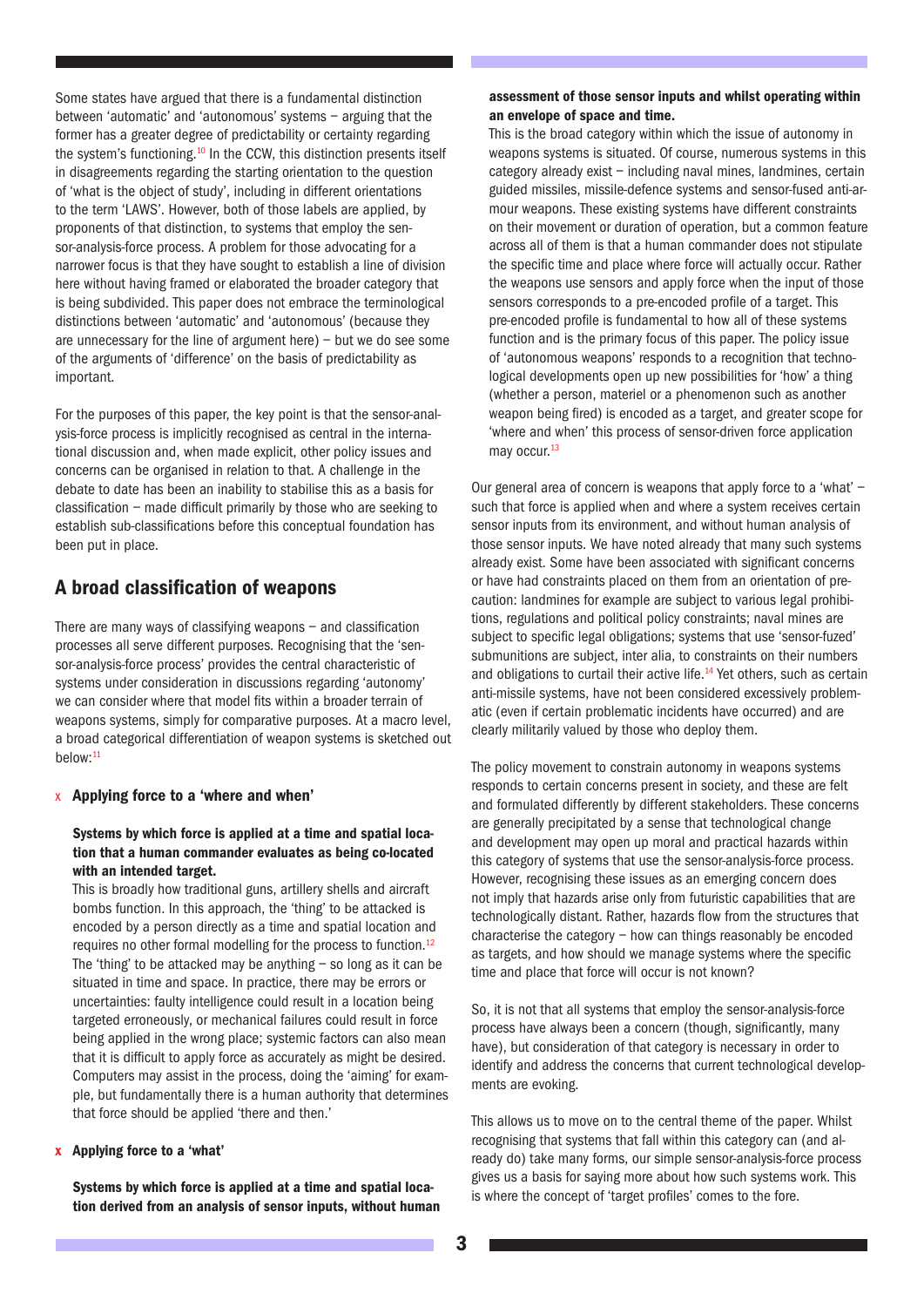## Target profiles

Systems in our category of consideration all use 'target profiles'.<sup>15</sup> Such profiles are a set of conditions which result in a specific application of force being undertaken by the system. Some if not all of those conditions must be fulfilled by inputs from sensors that produce data on the external environment, resulting in force being applied at a particular place and time.

In systems we are considering here, the target profile is encoded (either physically or electronically) in a way that allows for an application of force to occur without any human evaluation of the source of the sensor input. Such a method of functioning confers various perceived military advantages, notably: an ability to apply force to objects when their precise location at a particular time is not known to a human commander; an ability to apply force if an object is present in, or enters into, an area; to target objects at greater speed; to extend the potential for force to be applied over time; and to strike objects more precisely, or with a lesser amount of force than might be required by other systems.

If we consider the basic sensor-analysis-force process, target profiles are fundamental to the 'analysis' phase. Where sensor inputs match or fall within a target profile, and if other system conditions allow it, the system applies force – where sensor inputs are not matching a target profile, force is not being applied.

Target profiles can be considered a pattern of sensor data that is taken to represent a target. It is this mechanism that gives a system the capacity to apply force to a certain type of 'thing' within the time and space envelope that the process is afforded. Examples from existing systems include profiles based on weight (many landmines), heat-shape (certain 'sensor-fuzed' anti-armour systems), acoustic signature (certain torpedoes) and radar signature (certain counter-missile systems).

It is possible, in the future, that target profiles could be more complex – for example, factoring in previous sensor data, modelling certain contextual considerations, or actioning one type of force rather than another. There might be a number of layers of processing between the raw sensor signals and the assessment of different inputs against a profile. Conceivably, profiles could be constructed within the system itself rather than being pre-encoded with any fixity. This would seem to be in line with the futuristic definition proposed by Germany, where systems they are concerned with "evaluate the circumstances of a changing situation without reference to a set of pre-defined goals [and]…reason and decide on the most suited approach towards their realization."16 This is proposed as a definitional boundary by Germany – effectively saying 'we should only be concerned with systems that define their own target profiles' (at least in so far as that could be assumed to a be a corollary of a weapon system setting its own goals.) Whilst that may be unsatisfactory as a starting point for discussion, it is notable that this can fit relatively easily into our conceptual model and, as discussed further below, it could and arguably should serve as one line of regulation.

However, any system within our broad category will need to utilise certain structures (whether pre-defined or developed within the system) that allow sensor inputs to result in an application of force. Without some such structure there is no way to move from 'sensing' to 'force application'.

The target profile functions as a technical mechanism for determining when sensor inputs should result in an application of force, but it also allows human operators to have certain expectations about the role and functioning of the system. It serves in part to translate the designed 'intent' behind a system into concrete technical form. The pressure activated anti-personnel mine provides a useful example.

As defined in the CCW, and later the Mine Ban Treaty, an anti-personnel mine is 'designed to be exploded by the presence, proximity or contact of a person…'. The legal definition does not elaborate on how that 'designed to be' is enacted and different antipersonnel mines enact it in different ways. A common target profile might be based on pressure, evaluated by compression of a spring, that will result in an application of force when a weight greater than 10kg bears upon the sensor area of the mine. Different models of mine will have slightly different specific pressure sensitivities, and others have utilised trip wires which will require a target profile based on the pulling force applied to a fuse. In these examples, the 'sensor'



#### Figure 2. Illustration of target profiles (red) and intended target sets (green) – anti-personnel mine and anti-vehicle mine – indicative only.

Note: the target profile of an anti-vehicle mine is 'smaller,' or more restrictive, than that of an anti-personnel mine because fewer things with which such systems might interact would exert a pressure greater than 150kg than would exert a pressure greater than 10kg.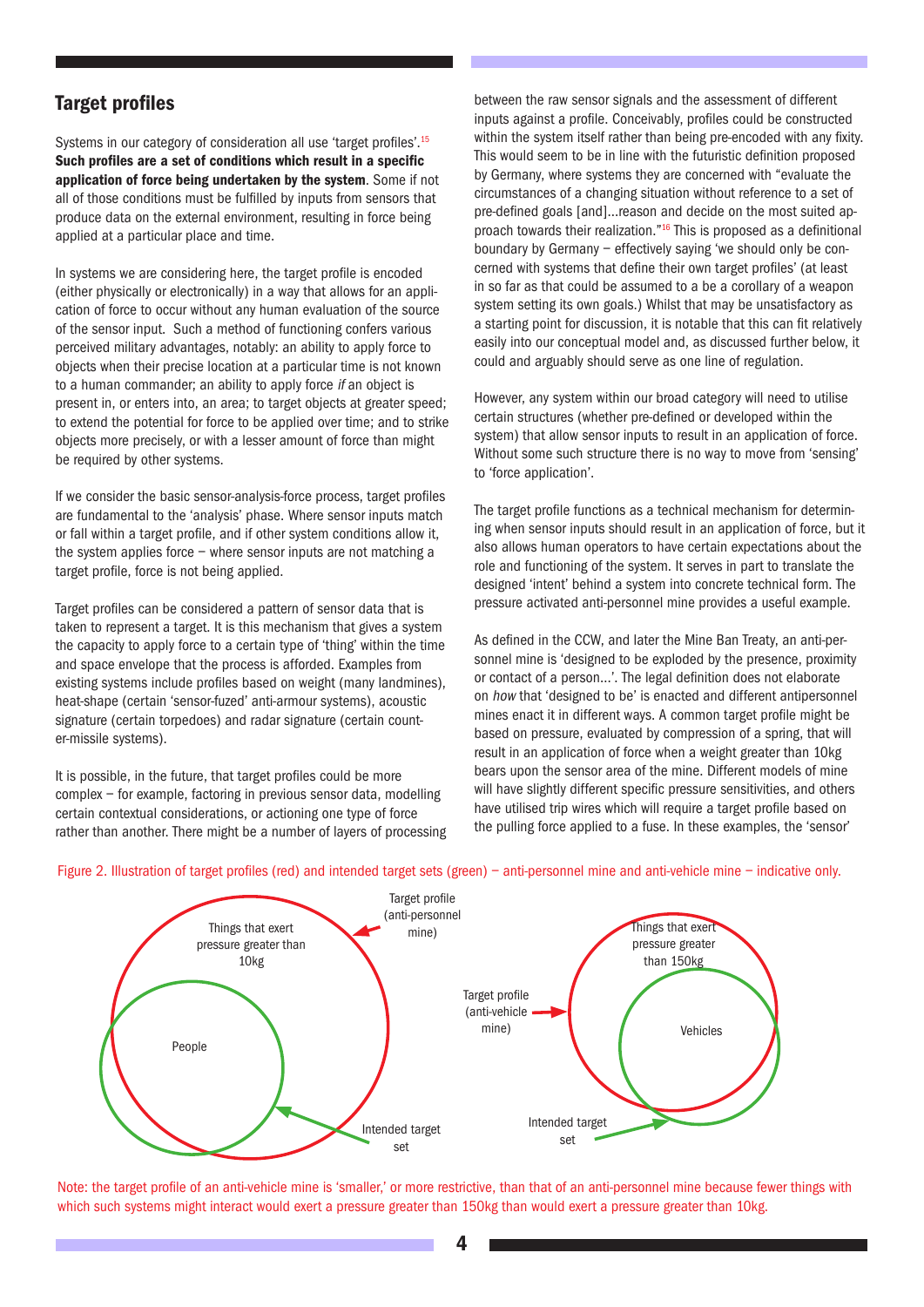is a pressure plate or tripwire, the 'analysis' is a simple evaluation of mechanical force bearing upon that sensor, and the 'application of force' takes the form of an explosive detonation. The target profile - in the first example - is easily understood as 'weight greater than 10kg'.

Remaining on the example of landmines, it is noticeable that whilst anti-personnel mines and anti-vehicle mines have a different designed intent, they are distinguished in practice by different target profiles (a greater weight is required to activate an anti-vehicle mine) and a different capacity for the application of force (a greater quantity of explosives). See figure 2 for an illustration of these target profiles in relation to the intended target set of these different weapons. Both the 1997 Mine Ban Treaty and the discussions on mines other than anti-personnel mines (MOTAPM) in the CCW have engaged with efforts to police the boundary between the different target profiles of these systems – the former in relation to anti-vehicle mines with 'anti-handling devices' and the latter in policy concerns over anti-vehicle mines with 'sensitive fuzes'.<sup>17</sup> Concerns regarding both 'anti-handling devices' and 'sensitive fuzes' revolved around mechanisms that might, in different ways, make the target profile of an anti-vehicle mine too close to that of an anti-personnel mine. The point being made here is that international legal discussions have already accepted the relevance of how target profiles function for understanding the boundaries between different sub-classifications and as a locus of regulation.

The example of the anti-personnel mine also brings to the fore an important corollary of how such target profiles function. It is immediately obvious that whilst anti-personnel landmines might be 'designed to be exploded by the presence, proximity or contact of a person' the actual target profiles described here will detonate under a variety of circumstances that are not in line with this designed intent. We will elaborate on this further in the section below.

## The intended and the unintended - what falls within the target profile?

Target profiles are constrained by the sensor 'language' that a system uses. For a system that only has a pressure sensor – pressure is the only way of encoding external objects as targets. In the case of the anti-personnel mine, this means that it is not only enemy combatants that will fall within the profile, but also other people, animals and vehicles that exert sufficient force on the mine.

Thus, from a human perspective, the target profile captures two sets of 'things' – those that may be intended objects of attack and those that are not. For different systems the relationship between these two sets may be very different. For example, a system programmed to recognise the specific acoustic signatures of individual enemy ships might be very finely tuned to the intended objects of attack, with few if any other objects likely to fall within the target profile.

The system itself, of course, does not make any distinction between these two sets of things – they all produce conditions that will result in an application of force. The distinction here arises from a difference between human intent and actual system performance. The target profile is always only an approximation of intent. Over time, and over a greater number of interactions with diverse objects in the environment, the difference between human intent and actual system performance becomes more and more likely to result in an unintended outcome.18

Figure 3. A relationship between a system's target profile (red) and intended target set (green).



Note: the degree of overlap between these two sets will vary between different systems. In some cases the profile might be matched very closely to a specific target object or phenomenon (which would result in these circles being very closely aligned), in others there are significant discrepancies  $-$  as we have seen with the example of anti-personnel mines. Managing the implications of such discrepancies is always one of the key challenges presented by systems that use target profiles.

In terms of the design and utility of weapons, there are potential tensions in this area between different interests and practicalities. Very narrow target profiles might only have a narrow set of applications, or might be vulnerable to false-negatives as a result of sensor data from an intended target object not aligning precisely enough with the target profile. Cruder profiles have a greater risk applying force to things that are not the intended target and may require more stringent controls on the context within which the system will function if that attack is not to be problematic or illegal.

For a human commander using any such systems it would seem to be important for them to understand what will fall within the target profile in order for them to evaluate the likely outcomes from the use of that system in a specific context; recognising that 'what falls within' includes both intended and unintended objects of attack.

For example, if a system will target the heat-output of vehicle engines in general, and a commander intends to attack enemy armoured vehicles, then the use of that system in an area where civilian and military vehicles are co-located could cause significant civilian harm. Being aware that the civilian vehicles fall within the target profile is a necessity if a meaningful evaluation of proportionality is to be undertaken. It is also necessary in order to evaluate if, in this circumstance, the weapon would be of a nature to strike military objects and civilian objects without distinction.<sup>19</sup>

It is notable, in this example, that for systems undertaking a single application of force, the probability of striking a military vehicle (and thus realising some military advantage) may be directly related to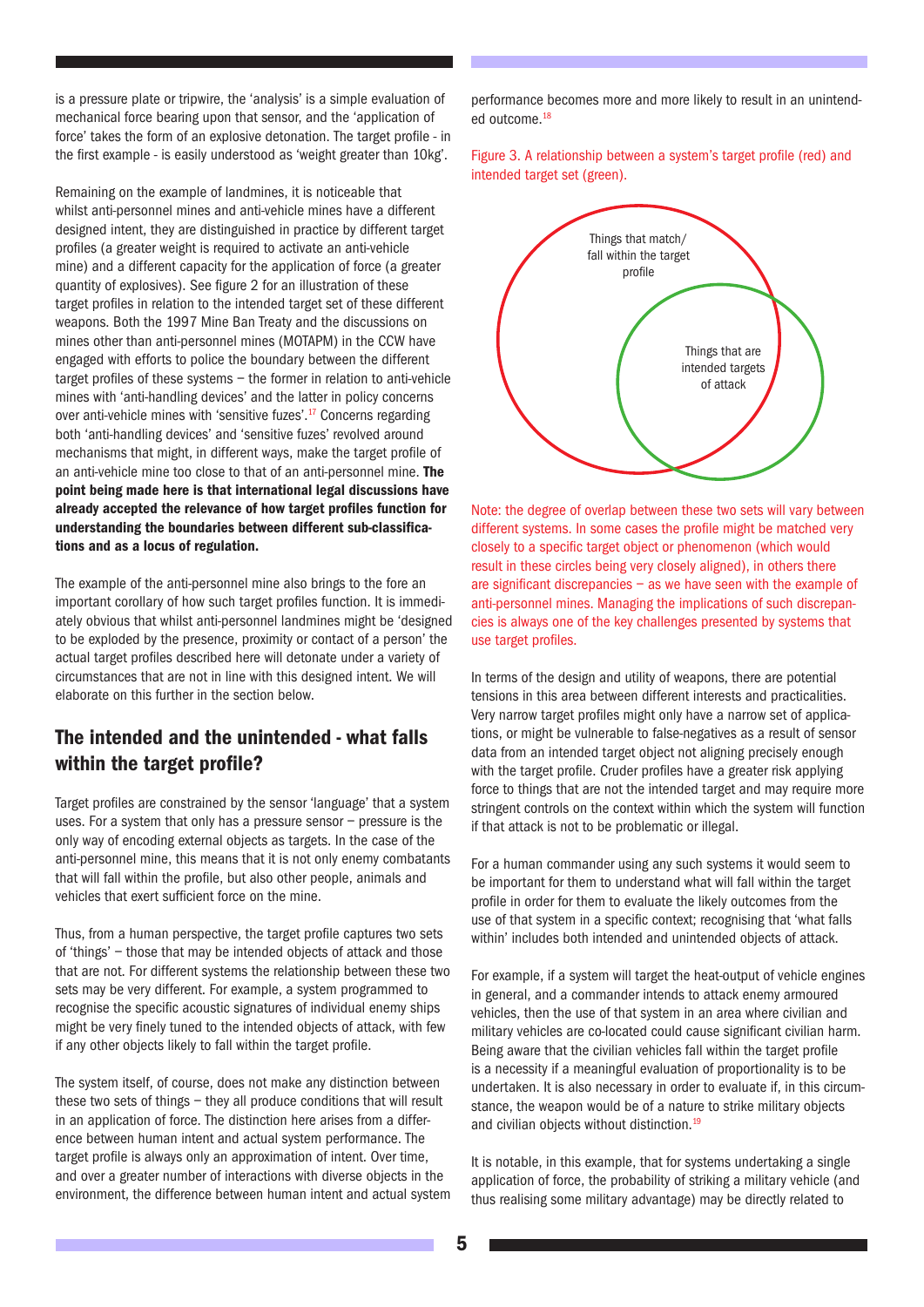the number of civilian vehicles within the area where the system is functioning.

Whilst further legal analysis on this point should be considered, the key conclusion here is that a commander would need to understand how the target profile relates to objects or phenomena within the area where the system will function, based on an understanding of what will result in that system producing an application of force. It would seem wholly unsatisfactory for a commander to argue that they had destroyed the civilian vehicles because they did not know that civilian vehicles fell within the target profile of the weapon system they were using. This conclusion seems quite straightforward, but it reinforces the central argument of this paper – that the concept of the target profile is something around which expectations, obligations or rules can be organised.

## The challenges presented by target profiles

Many of the challenges presented by systems that use target profiles as part of a sensor-analysis-force process we have covered in our previous writings on meaningful human control.<sup>20</sup> However, approaching the issue with a focus on target profiles brings certain issues more prominently to the fore. The section below will summarise the main sets of challenges, some of which relate to the morality of processing people through such a system and many of which relate to the well-established problems of 'control'.

It is important to note that, approaching the issue from this starting point, all of the key challenges can be seen to derive from the way in which target profiles function. It is this reliance on an external, codified representation of a target that creates both the military opportunities and the humanitarian tensions associated with this policy concern. We consider first how something is encoded as a target – are all ways of modelling targets acceptable? – and what does a commander need to understand about that process? Building on this, we turn to the suggestion that systems might not only model targets, but also things to which force should not be applied. We then consider the duration and space over which the utilisation of a sensor-analysis-force process can be considered reasonable. Finally, we look at how the number of applications of force, and the nature of force, also has significant implications for managing the challenges of systems that use target profiles.

After this, in conclusion, we will sketch out the type of policy rules that present themselves as options from this form of analysis – and frame questions for states, that would help to build understanding of national orientations to those policy options.

#### How a target is encoded as a profile

The process of translating 'intent' into a target profile requires certain sensor-identifiable characteristics of the intended target to be taken as a proxy for the target or target type in question. Typically, the intended target for the purposes of weapons design is a 'type of thing' rather than a specific object – a category, or set of categories. The target profile then serves as a classification tool, dividing the world between 'targets' and 'not-targets'. In basic form, this process involves a reduction of the human concept of a target into a pattern of sensor signals. The weapon system does not then attack things as they would be understood in the human sense, it simply attacks the source of certain patterns of sensor data.

This is significant when it comes to considering the use of such systems to target people. A system that targets people per se represents a mechanism by which people are reduced to certain data points and then killed or injured, not as 'people' as a human would understand them, but simply as producers or possessors of certain sensor-identifiable characteristics. As a moral concern and from an orientation of societal precaution, continuing to allow systems that apply force to people on the basis of such a reduction to data-points risks endorsing a further dehumanisation of conflict and other violence. Such concerns are relevant to civilians and soldiers alike. The ICRC have noted that "it matters not just if a person is killed or injured but how they are killed or injured, including the process by which these decisions are made", noting that (absent a sufficiency of human control) such processes may "[undermine] the human dignity of those combatants targeted, and of civilians that are put at risk as a consequence of legitimate attacks on military targets".<sup>21</sup> It could be noted here that our mode of arguing against target profiles intended to identify people *per se* is not the same as arguing against harm to people as an outcome of a systems' functioning.

In practice, any system that would target people per se might only be permissible under existing rules relating to armed conflict in situations where civilians had been effectively excluded from the area where that system would function and for the duration of its functioning (though this is not explicitly agreed amongst states). Otherwise the system could be considered to be of a nature as to strike civilian and military people without distinction. Controlling the context of use then becomes the only mechanism by which the rules of distinction can be applied by a human commander (we return to this further in a separate section below). Controlling the context of use does not, however, address concerns regarding the reduction of people (including combatants) to objects within the system's process, nor would it address the hazards posed to soldiers rendered hors de combat, who could not legally be targeted if a human were making a decision at that time.

Concerns regarding the targeting of people arise in a different form if it is proposed to distinguish between groups of people on the basis of some sort of collective identity markers. The most obvious theoretical proposals in this area involve asserting that systems might target 'enemy combatants' rather than people in general. Again, this does not alleviate any moral concerns about reducing soldiers to objects as a basis for killing or wounding them. It also presents significant problems regarding the relationship between the target profile and actual intended targets – as discussed in the previous section. Given that 'combatant' identity is mutable it is hard to see how any markers relating to that identity would be reliably valid or wouldn't present very severe risks of false positives from the appearance or behaviour of civilians, or of combatants who cannot lawfully be targeted. It would likely be an extreme, if not impossible challenge to assert the sufficiency of any such process in a situation where civilians might also be present. Adopting such a system would seem to displace too much of the burden of implementing the existing legal obligations (which bear on humans) onto human assumptions about the functioning of a technological system.

Maya Brehm has highlighted that constructing profiles on the basis of perceived patterns of behaviour is already fraught with risks. She notes that, "the categorization of individuals based on correlations and inferences always entails a certain error rate. The very presupposition that 'relevant circumstances can be rendered algorithmically, and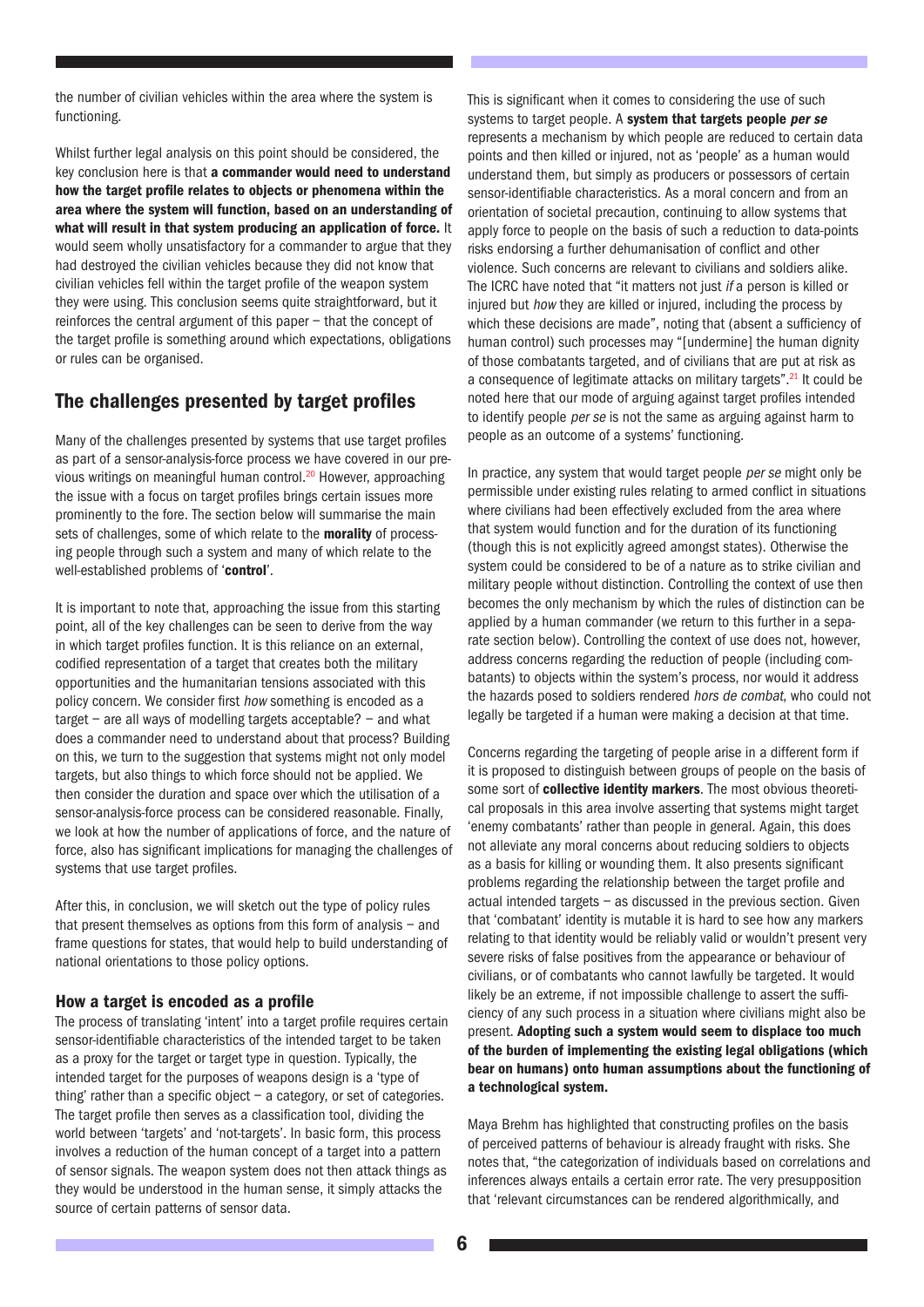still adequately, as 'patterns of life'' is of course questionable. The approach can also be criticized for its dehumanizing quality in that 'it tends to reduce the person to the profile generated by automated processes which are liable to be used as a basis for decision-making"<sup>".22</sup> Notably here, it is not just the reduction of people to a profile that is problematic, but also the reliability of an identity attribution based on patterns of behaviour and the process by which such profiles might be generated.

Other collective identity markers could relate to physiological or social indicators of age, race, gender or other social identities. It might seem straightforward to many that a weapon system should not identify people as targets on the basis of indicators that pattern these characteristics. However, the recent discourse relating to casualty recording – which saw the suggestion that 'military-age' men could be assumed to be combatants in evaluations of the impact of armed drone strikes in the practice of the  $USA^{23}$  – illustrates how close certain bureaucratic structures already are to accepting markers such as these as sufficient to categorise someone as a target. After all, if people could be categorised as combatants on this basis when they present as casualties (resulting from their proximity to a weapon being used) why not also as targets by a weapon that is, necessarily, proximate and in use? It is also notable that international humanitarian law does not make explicit that factors such as age, race, gender or other social identities cannot be used as a basis for identifying people as combatants in international armed conflict.<sup>24</sup> That said, using such identity markers alone would appear to be insufficient to meet legal obligations. However, it is not implausible that some would argue that certain social identity markers, in a certain context, provide a sufficient basis for assuming people to be combatants.

Even if identifying people as targets explicitly on the basis of such markers may be unacceptable to many, there is a further challenge relating to the use of **data sets and machine learning** in any construction of target profiles. Given an established recognition of the prevalence of biases in algorithmic processing,<sup>25</sup> care would need to be taken to ensure that target profiles have not been constructed in a way that results in people being classified as targets, or being more likely to be classified as targets, on the basis of such collective identities. Developing overarching rules to avoid that might require us to assert, as a starting point, the impermissibility of explicitly targeting people on this basis, in any context. This also brings us on to the set of challenges resulting from the use of target profiles that we will look at below, the capacity for commanders to understand how they work.

However, before turning to that, we should note again that practical challenges regarding attributing identities to people, and challenges of bias derived from collective identities, are both layered on top of a process of reducing people to data points as a basis for killing or injuring them. Moral concerns evoked by such a process may be reinforced by appeals to the public conscience. This in turn can be supported by an argument that it is simply not in the best interest of our shared society to allow machines to target people. It is not the purpose of this paper fully to elaborate the lines of argument in this area, but a straighforward prohibition on profiling people as targets would have a compelling simplicity and significant social utility.

#### Understanding the target profile

As we have noted already, in the section on 'the intended and the unintended,' it seems necessary that a commander understands what will fall within a target profile, where 'what falls within' includes both intended and unintended objects of attack. It might be conceded here that an operational commander would not necessarily be expected to know the specific values of different sensors that constitute the conditions whereupon the system will proceed to apply force. The primary requirement is that they understand the practical implications of those technical processes – and, vital to this, that the testing and evaluation process behind the system has done a sufficient job of identifying and communicating the conditions that will result in an application of force.26

Returning to the example we used previously, of a system that identifies the heat-shape of vehicle engines in general – it would not seem appropriate to test that mechanism of target identification only on certain armoured vehicles and then to convey to an operational commander that the system only targets armoured vehicles, without undertaking any evaluation of what else might fall within the target profile. So, drawing on adequate testing and evaluation processes, an operational commander should have a sufficient understanding of all of the things that can be expected to trigger an application of force, whether they are intended objects of attack or not.

As was suggested in the section above regarding bias in datasets, the process by which a target profile is technologically constructed can also have a bearing on how readily it is understandable. If 'machine learning' processes are used as a basis for object recognition, it may not be possible for a person to understand or interrogate the specific characteristics or features of the object that are providing the triggers for recognition. This would make it very difficult to determine what situations might produce false-positives and so to have any meaningful understanding of what things might fall within the target profile but which are not intended objects of attack. It is notable from such machine learning processes that the sensor-identified characteristics that do produce false positives might not present any humanly perceivable 'similarity' to target characteristics that we might consider significant. The challenge here is that target profiles need to be sufficiently transparent in their functioning if an operational commander is going to understand their implications in an operational context.<sup>27</sup>

A similar challenge of transparency would arise for systems that develop or change their target profiles after their operation has been initiated. For example, if a target profile were developed within a system after it has been put into operation, based on various abstractions and assumptions from its operating environment, it would be hard to argue that the operational commander was in a position to predict the outcomes of the system's operation and so to form a reasonable legal judgement beforehand. Similarly, if a system were to develop or refine pre-encoded profiles after it had been put into operational use, any prior legal judgement by a commander would not have been based on the actual operational parameters of the system. This would also seem to be both practically and legally problematic. States within the CCW have generally argued that a 'weapon review' process would need to be undertaken if a system was changed in a way that was significant in terms of its operational functioning.<sup>28</sup> The development or change of electronically encoded target profiles, undertaken by and within a system where the potential for such internal change had been accepted and agreed by a prior weapon review, could be argued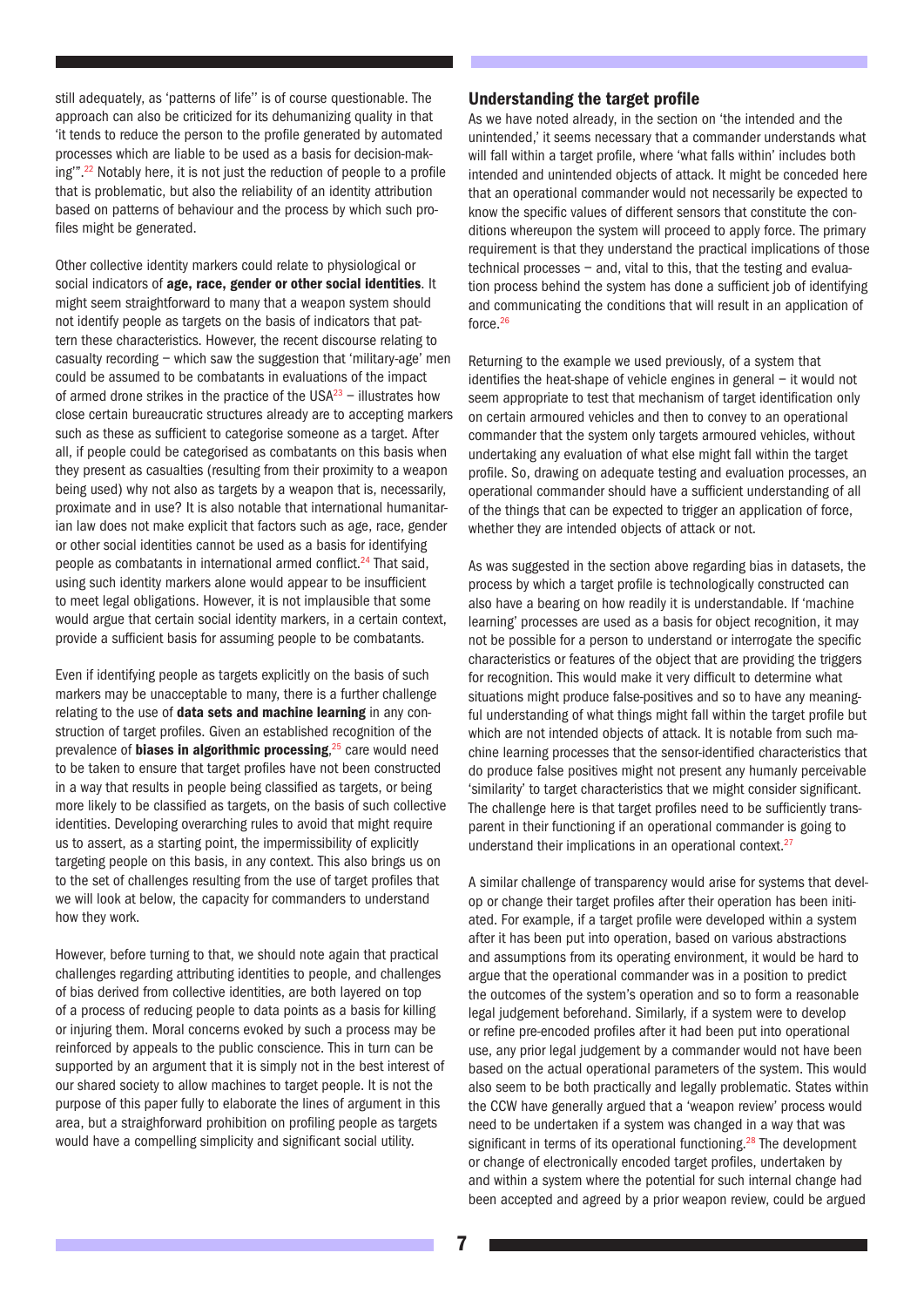not to be a change of the system itself. However, accepting such a capability within a weapon system and then arguing in this way would be highly erosive of the intent and purpose of such review processes. After all, what is to be classified as a target, and how, would seem to be critical to a practical and legal understanding of the system.

This is not to say, of course, that the target profiles used in a particular system could not be changed between uses, so long as those target profiles had been approved for use in that system and were understood by the operational commander.

In the international discussion on autonomy in weapons systems a significant number of states have asserted the importance of weapons review processes, as required under article 36 of Additional Protocol I of the Geneva Conventions.<sup>29</sup> Such reviews would be a very important component of any policy or legal responses seeking to regulate on this particular set of challenges. If it were required that weapons systems only use target profiles that are sufficiently understandable, for example, this would likely need to be evaluated through national weapon review mechanisms. It is notable, however, that the legal obligation to undertake weapon review processes only requires an evaluation of weapons, means and methods of warfare in relation to established legal obligations. Many of the central issues outlined in the section above, including the example of a system developing its own target profiles, are not subject to explicit legal obligations. With weapon reviews a purely national level mechanism, such a mechanism cannot be considered sufficient to address concerns on these points, or to build shared normative understandings, without further legal articulations.

#### Profiles of 'what is not to be targeted'

An additional set of issues, related to target profiles themselves, is the suggestion that such profile structures might be used also to identify things that mean that force should not be applied in a **particular situation**. The suggestion of such a capability has arisen a number of times in the international discussion, generally as a hypothetical positive potential for technological development in this area. Such a capacity would require a system to detect multiple object types in its environment - though technically those multiple objects, in machine analysis terms, could be physically co-located in the real world (to draw on an example we will explore further below, such objects could be 1. a vehicle heat-shape and 2. a distinctive medical emblem). Based on an analysis of these objects, the system would make an evaluation of whether something falls within a target profile or not. Some of the more futuristic visions of autonomous weapons systems build upon this sort of concept of operation.

At a basic level the process could be represented as:

Target profile is x, unless the proximity of y or z…

Where x, y and z are all sensor-identifiable profiles of external objects or phenomenon and where 'proximity' also needs to be encoded.

The suggestion has been that such a mechanism could serve to reduce civilian harm by enabling weapons to identify certain 'things' which mean that force should not be applied in a particular location – 'things' such as civilians or protected objects. Such proposals present certain challenges. As noted above, a common, crude

suggestion is the notion of a weapon that self-deactivates if it detects an ambulance in its target zone, and we will return to that in our comments below.

Firstly, such a structure requires formalising and encoding of what is to be considered a civilian, a civilian object or a specially protected object. This means highlighting only certain, sensor-identifiable things as being protected when the established legal obligation is that things in general should be assumed to be civilian (and therefore should not be subjected to attack) unless there is evidence to the contrary.30 This shift erodes the fundamental presumption of civilian status and moves the burden onto civilians to identify themselves as such, whilst moving the burden of responsibility off human commanders. In this example, such a process may also put at risk the status of distinctive emblems, such as the red cross or the red crescent, if it becomes known that such markings might automatically prevent certain weapons from striking in an area.

Constructing profiles of protected objects presents the same challenges that we have noted previously regarding target profiles. Some things might fall within such profile that were not intended to result in force being withheld – reducing military effectiveness. Other things that a profile was intended to capture could sometimes fall outside it, for example if they were not presenting the signatures that the profile needs to match – producing unintended harms. After all, many types of vehicles might be used as an ambulance, with different visibility of markings in different conditions.

A commander would need to understand these multiple profiles in their assessments about the use of a system  $-$  in order to understand the likelihood of achieving their military effect if nothing else. Operating in conjunction, the two sets of profiles would create multiple layers of unpredictability regarding what a system could be practically expected to do in a specific operational context. At anything other than a most basic structure such an approach would quickly become similar to a target profile that changes during the process of use.

If the process was intended to identify protected objects in proximity to an intended target (not just to refine the identification of targets themselves) then this would also imply an effort to diminish collateral damage risks. This, in turn, implies that not only is some aspect of the human responsibility to distinguish a military target being displaced into assumptions about system performance, but also aspects of the obligation of assess and minimise incidental harm. So as well as eroding the presumption of civilian status, such an approach also begins to erode a wider set of human legal responsibilities.

Finally, such a mode of functioning offers the prospect of the machine taking up the burden of dealing with uncertainties or absences of information. It may make the use of force in situations where information about the context of use is lacking seem more permissible. Rather than reducing the number of iterations of force, the perceived permissibility of using a system in more situations might increase the number of attacks that are undertaken. Thus, what might on first sight appear a positive potential for increasing civilian protection, presents significant risks of undermining civilian protections more generally, increasing unpredictability, eroding human legal responsibilities and enabling a wider use of force.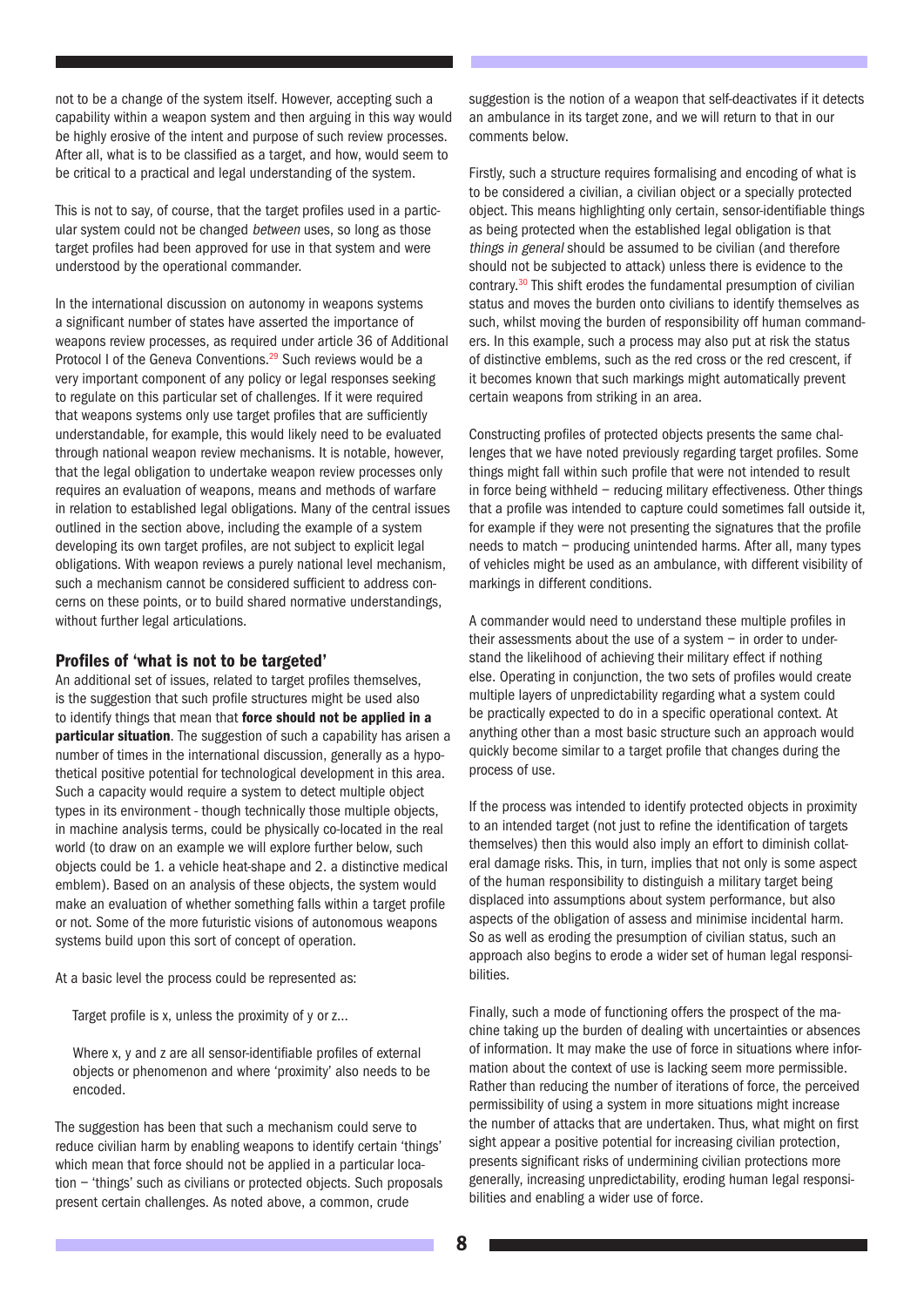However, other hypothetical examples could be less contentious. For example, a ship-mounted missile defence system that was able to automatically stop firing if it identified that the radar signature of an aircraft would pass across its line of fire may present many of the challenges noted here, but in a manageable form. So long as this capacity were not taken as a justification to keep the system operating continuously or with diminished human oversight, the comparatively controlled context, with limited and identifiable ways in which generally protected objects are likely to present themselves, might be amenable to effective control.

Beyond the added layer of complexity and unpredictability, much in our evaluation of these examples hinges on whether the structures of human analysis, judgement and oversight remain the same or are diminished in response to a technological capability being adopted, and whether force is now considered to be acceptable in an expanded set of circumstances, over a wider area or over a longer period of time. As a general orientation, in order to ensure such mechanisms function as a constraint on force rather than as an enabler of the wider use of force, it could be argued that operators should not assume the effective functioning of such profiles in their evaluations of the incidental loss of civilian life, injury to civilians, or damage to civilian objects that might be expected from the use of a system.

#### Controlling the space, duration and time of the 'sensor-analysis-force process'

Whilst the previous sections have highlighted challenges that relate to the types of target profiles used, this section summarises themes that arise with all systems that use target profiles in a sensor-analysis-force process – themes that are increasingly accepted within the international discussion.

It is widely recognised now that a key requirement for meaningful human control is that systems operating a sensor-analysis-force process do so within a physical space and over a duration of time that is in some way set by a human commander.<sup>31</sup> The CCW Chair's draft report on the 2019 GGE session noted that "human operators and commanders need to understand, inter alia, the operational environment, since the use of force is contextual, and how the weapon system is likely to interact with the operating environment, in order to be able to ensure their use of force is consistent with applicable international law."32 Given that a commander needs to make legal judgements based on an anticipation of the interaction of a system with its operational context, there needs to be some bounding of that context in space and time in order for such judgements to be substantive. The wider the physical area, and the longer the duration of operation, the less detailed the information a commander will likely have regarding that area, and the less predictable that system's use will be. It is also recognised that different operational contexts and different system configurations may allow a system to function more or less predictably - and so the area and duration of sufficiently predictability may be different for different systems in different contexts.

Article 36 has previously tied this requirement for some bounding of the time and space of operation to the concept of 'an attack' in the structure of international humanitarian law. If human legal judgements need to be applied to each attack – as the law is written – then an attack must have some spatial, temporal and conceptual boundaries if the structure of the law is not to be undermined.<sup>33</sup> Similarly, if legal judgements about the use of force are widely understood to be made

'contextually', on a 'case-by-case basis', then there needs to be a specific context, and a specific 'case'. Systems should not be allowed to proceed from attack to attack without the application of distinct human legal decisions, and multiple, distinct military objectives should not be amalgamated into one single objective.

For the sake of clarity, we can note that mobility or 'range' of a system are factors in generating the physical area in which a system operates. Similarly, self-destruct or self-deactivation mechanisms, as well as any capacity for an operator to intervene to stop a system functioning, or to re-task it, are all mechanisms that control or constrain the duration of operation (and through that potentially also its range). Conceptually, it is worth nothing that what we are concerned with here is the space and duration over which the sensor-analysis-force process operates. This is not necessarily the same as the range or duration of a physical system (which might be instructed to apply that process only for certain portions of its operational functioning).

A similar and compelling line of argument is that the human legal judgement needs to be made sufficiently proximate in time to the sensor-analysis-force process of the system for that judgment to be relevant and, again, substantive. The ICRC noted in March 2019 that, "assessments of distinction, proportionality and precautions made by combatants must be reasonably proximate in time to the attack (or 'strike'). Where these assessments form part of planning assumptions, these assumptions must have continuing validity until the execution of the attack in order to comply with IHL."34 If the judgement is made too far in advance then circumstances within the operational area may have changed significantly by the time the sensor-analysis-force process is put into effect.

Ultimately, and as is implied in the ICRC statement noted above, the sensor-analysis-force process and the target profiles employed within that, represent a set of assumptions about how force can be applied. The time at which that process begins to operate, its duration and the area over which it extends need to be known, understood, and bounded such that those assumptions can be reasonably expected to remain valid. The more outdated the information upon which human judgements are based, the wider the area and the longer the duration of the sensor-analysis-force process, the more complex the context, the greater number of actual applications of force, and the greater the destructive power of those applications of force, the more chance there is of prior assumptions not being valid and of unintended consequences occurring. Controlling the space, duration and time of any such process are effectively mechanisms to allow humans to have adequate information about the context that these parameters enclose – such constraints do not, of themselves, ensure adequate information which must still be driven by people taking adequate operational and legal responsibility.

#### Controlling conditions in the context of use

Mechanisms for controlling the space, duration and time of a sensor-analysis-force process' operation are tools by which informed judgements can be made about the circumstances prevailing in the context within which that operation will occur. An additional approach to that challenge is to apply certain obligations to control the actual conditions in that context of use.

We have noted previously that certain systems that use the sensor-analysis-force process are already subject to specific legal regu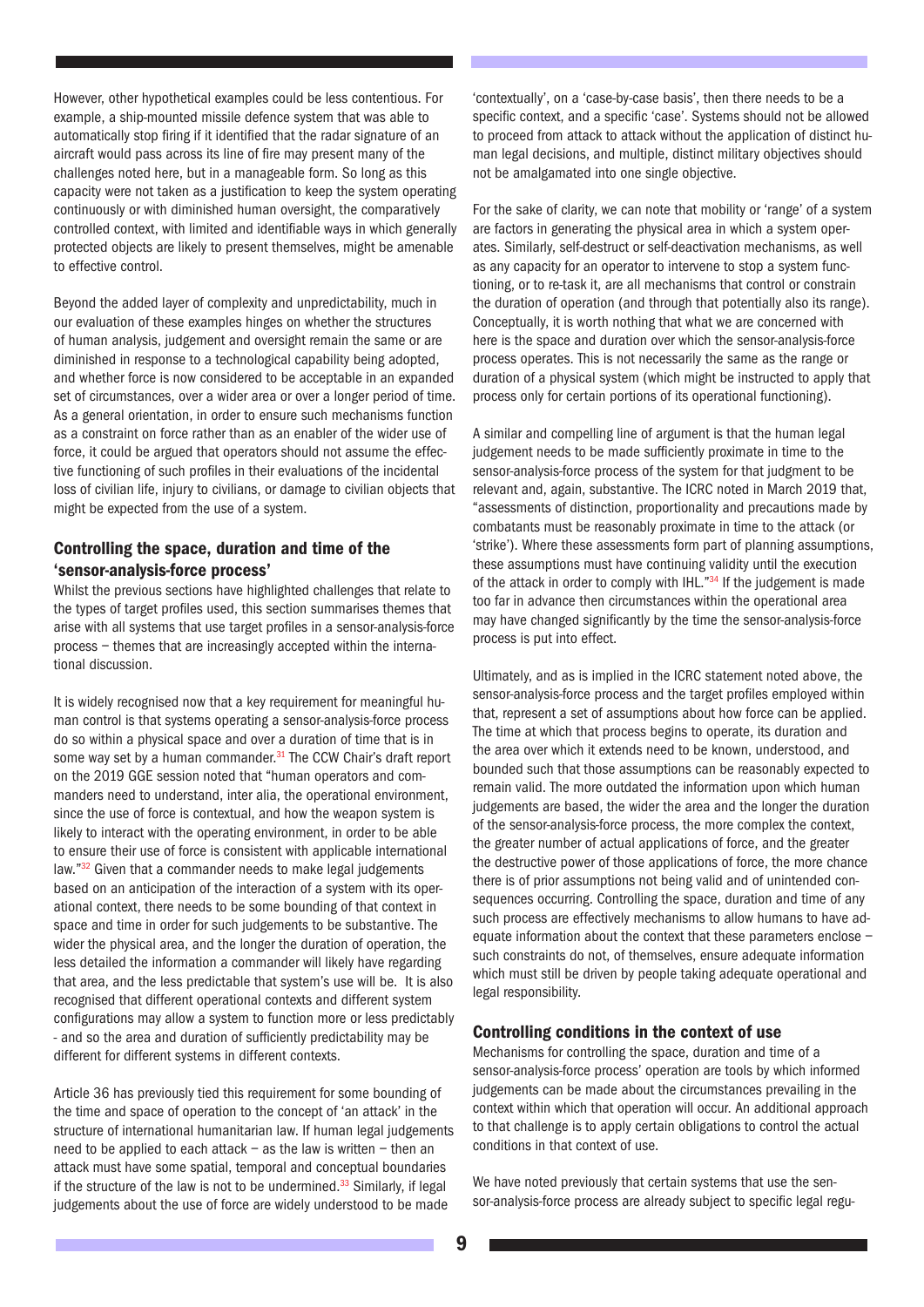lation. Anti-personnel mines, specifically, are prohibited in the 1997 Mine Ban Treaty. However, another form of regulation in the CCW requires certain landmines only to be used in "a perimeter-marked area which is monitored by military personnel and protected by fencing or other means, to ensure the effective exclusion of civilians from the area."<sup>35</sup> Such an approach was also reaffirmed later in a "Declaration on Anti-Vehicle Mines" tabled by 25 states in the CCW in November 2006.<sup>36</sup> This opens up a different mechanism for managing the challenges presented by sensor-analysis-force processes, which is an exclusion of those who are at risk of being mistakenly targeted from the area in which those processes are operating. This again fits with the conceptual structure outlined in this paper – whereby measures to ensure the effective exclusion of civilians are a further means by which the circumstances prevailing in the context of operation can be controlled (so as to manage the tension between the actual target profile and the intended targets of attack).

Historically, various practical challenges with marking and monitoring have been identified, particularly in the context of systems that continue to function if that marking and fencing becomes degraded or military monitors are forced to flee. More broadly, there is a danger that such approaches contribute to shifting of the burden onto civilians to be absent from the area where weapons are to be used.

However, controlling who or what is within the context of operation though active management efforts, not just through situating and limiting the context of operation to a certain area and duration of time, could provide an additional locus for regulation for certain systems. After all, systems that use profiles that will capture both civilian and military objects, used in a context where such objects are intermingled, could apply force to those objects without distinction.

#### The 'quantity' of force

Finally in this section on the challenges presented by target profiles we should note that the quantity of force to be applied also has a significant bearing. Where target profiles present some risk of generating false positives – i.e. applying force to things that are not the intended object of attack – then multiple iterations of that process increase the risk of unintended effects being produced. $37$  Simply, where a system presents a degree of unpredictability, empowering such a system to apply force numerous times simply increases the risk of serious negative effects.

As well as the number of iterations of force being a factor, the scale of each such iteration is also significant. An explosive warhead that projects blast and fragmentation across a wide area will typically present a level of direct harm to surrounding people and objects, and of longer-term, indirect harms, that is significantly greater than a single 'explosively formed projectile' or a bullet. This scale of force has a bearing on the commander's responsibility to understand the conditions in the area immediately surrounding an application of force, which is made much more difficult given that, in the systems under consideration here, the specific time and location at which force will occur cannot be fully known. The United Kingdom noted at the March 2019 GGE of the CCW that "emerging technology offers opportunities to address some of [the humanitarian concerns regarding the use of explosive weapons in populated areas] by improving the fidelity of military decision making, improving situational awareness and offering lower-yield and higher-precision weaponeering options for operations in an urban or access-denied environment."<sup>38</sup> That may

be the case, but there are also no clear boundaries as to the scale of explosive force that states might consider permissible in the use of sensor-targeted systems, in populated areas or elsewhere.

Both of these characteristics have the potential to result in an attack being indiscriminate under existing legal rules. Constraining the number applications of force, and the scale of force, that systems may undertake under an individual attack, that is subject to human legal approval, is difficult without recourse to metrics that are perhaps inevitably arbitrary. There is potential to draw clear lines on such a basis, but given the broad range of current and future technologies that fall into this category it may be better, at this stage, to emphasise general principles. As with space and duration, the number of applications of force and the scale of force that can be applied should be understood and controlled by a human commander such that they can meet their legal obligations.

## What types of rules might be applied around target profiles?

As we have noted, target profiles can provide a structure around which certain rules might be articulated. The utility of this concept as a locus for regulation comes from the fact that it operates at a general technical level and from its role in mediating between the designed purpose of a system and its technical functioning.

Following the broad structure of the preceding sections, we suggest below types of rules that could be adopted to address the concerns raised in these areas. We recognise, of course, that different actors might be more or less enthusiastic about specific rules, or about the prospect of any rules at all. In the section below we suggest different types of rules that could be applied without being too specific about how they should be formulated. The point is to illustrate that target profiles are amenable to rule-setting, and from that to create space for a more grounded dialogue about what those specific rules should be. We then go on to suggest some questions that could be asked of states to assess their orientation to these sorts of rules.

#### Definitional

Target profiles and the sensor-analysis-force process could be used as a basis for bounding a set of technologies to which specific rules are being applied. Because the target profile is part of the functioning of such systems (as the conditions that result in an application of force), rules applied within that definitional boundary would relate to the functioning of systems, or to their use, rather than to those systems as physical 'things.' A definitional boundary based on system functioning could relate both to systems that are unified in a single physical entity, or dispersed – with sensing, analysis and force application being based on different platforms. It would provide an approach to definition that is 'neutral' in the sense that it is describing factual features of how such systems work. Article 36 continues to consider that all systems that, during their use, independently identify and apply force to objects, should be subject to legal rules that preserve our ethical standards and enable meaningful human control.

#### Obligations relating to the target profiles themselves

Within the space provided by an initial definitional boundary, certain rules could be applied to how target profiles function. Because target profiles function as both a mechanical feature of such systems (as the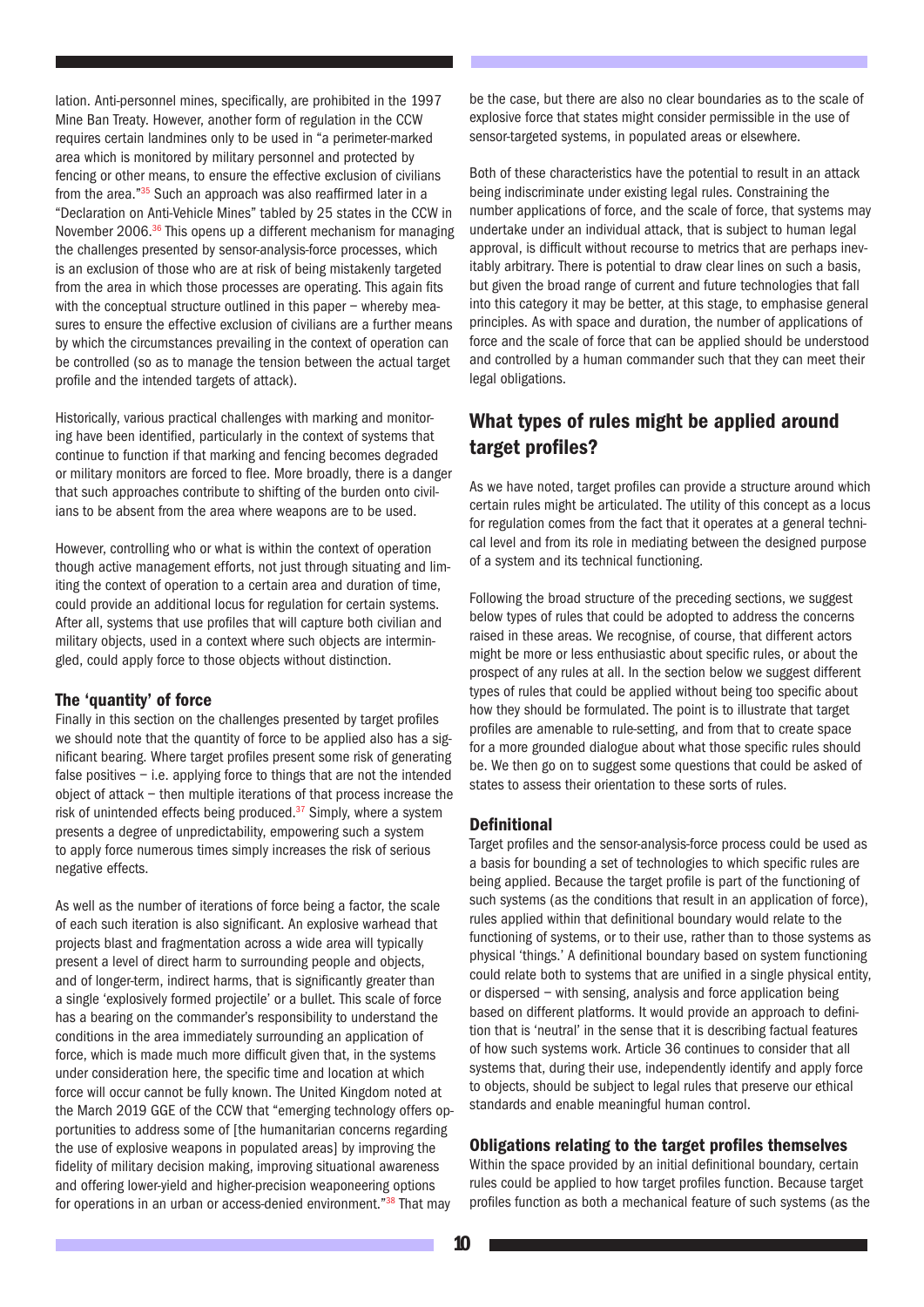system conditions that result in force being applied) and as a tool for designers and operators to use systems towards a certain 'intent', then such rules can be articulated along a number of different lines. However, it should be noted that the options here are formulated towards controlling such systems in the context of hostilities in armed conflict. International human rights law may not be compatible with the leeway afforded by some of the options here.

- x It could be prohibited to use target profiles that represent people in any form;
- x Alternatively, and presenting significant weaknesses, it could be required that for systems that use target profiles that capture people in any form that this only occurs where measures have been taken to ensure that civilians are effectively excluded from the area where such use would occur.

A clear prohibition on targeting people within a sensor-analysis-force process would best be argued on the basis of the morality of reducing people to data-points and from an orientation of societal precaution – i.e. regardless of what may be argued regarding the military utility of such systems, expanding the potential for systems to kill people based on sensors would be very negative for our shared future society, and for soldiers and civilians alike. Such arguments can be coupled, in turn, with appeals to the public conscience and a recognition of significant practical risks associated with partial responses.

x It could be prohibited to use target profiles that categorise targets solely or partly on the basis of characteristics associated with people's age, race, gender or other social identities; and prohibited to use profiles that are developed in a way that could inadvertently have this effect.

This would be redundant in the context of a prohibition on the use of such systems to target people. However, if states are not prepared to adopt such a prohibition then it would be hard to argue against the adoption of a rule such as this, which is also not explicitly stated in existing rules regarding international armed conflict and which is important in the context bias in data sets and machine learning.

x Where target profiles may capture both civilian and military objects, it could be prohibited to use such systems where such objects are intermingled or it could be required that measures have been taken to ensure that civilians are effectively excluded from the area where use would occur.

Where civilian and military objects both fall within the target profile, the use of a system where such objects are intermingled presents a significant risk of striking such objects without distinction. Specific rules could be established to recognise and prevent this. This risk may apply to systems currently in use by certain states – but in the CCW context, at least, they have not offered their legal reading of these points.

x It could be prohibited to use target profiles that can change during the process of operational use, or that are developed or defined within a system during such a process of operational use.

This would follow from the requirement of a commander to understand the system that they are using such that they can make a substantive legal judgement about its use in a given context. A rule such as this would prohibit the sorts of advanced systems that Germany

has expressed concerns about (such that the German Foreign Minister has called on states to prohibited them).<sup>40</sup>

 $\bar{x}$  There could be a positive obligation for a user to understand the target profiles of the systems that they use, including objects that might fall within the target profile but which are not military objectives.

A rule such as this would reinforce what might be considered implicit in existing law – that parties need to understand the weapons that they use. However, made explicit it has implications regarding how target profiles might be constructed, such as through machine learning. This could be reinforced through an explicit reference for such an understanding to be established and communicated internally through weapon review processes.

 $x$  There could be a positive obligation for users to ensure, in the use of a system, that legal judgements do not assume a system will, through its technical functioning, identify and avoid incidental loss of civilian life, injury to civilians, or damage to civilian objects.

Formulated in this way such a rule would ensure the burden remains on human commanders to make legal determinations and to fully assess the risks to civilians from the use of a system. This is important in relation to the obligations of article 57 of Additional Protocol one which requires those "who plan and decide upon an attack" to "do everything feasible to verify that the objectives to be attacked are neither civilians nor civilian objects and are not subject to special protection." Assuming that a machine will subsequently distinguish between what is combatant and civilian would be an erosion of human legal responsibility.

Whilst we have generally rejected anxieties that regulation on this issue risks some unintended constraint on civilian technological development, it could be noted that by using target profiles as the locus of the rules above there is no risk of them having any such implications.

#### Obligations to control the space, duration and timeliness in the use of any systems that are not prohibited

Beyond rules regarding the target profiles themselves, certain requirements would still be necessary regarding the use of any systems that confirm with those rules. As formulated below, there is a recognition that different systems and operational contexts may have different implications, but a system's functioning always needs to be contained such that human commanders can apply the law.

- $x$  There could be a positive obligation to ensure that the spatial area and duration over which a sensor-analysis-force process can occur is set or controlled such that a human commander can fulfil their legal obligations in relation to an attack.
- $x$  There could be a positive obligation to ensure that the time at which a sensor-analysis-force process occurs will be sufficiently proximate to the application of human legal judgement for that legal judgement to be relevant to the circumstances prevailing at the time of an attack.

Both of these rules are quite open in their terms, but they again ensure that the burden of responsibility falls on those that use such systems to control the functioning of these processes such that legal judgements are substantive and relevant. We emphasis the applicability of obligations to 'an attack' in order to bring to bear the structure of international humanitarian law, which requires human legal determinations in each attack.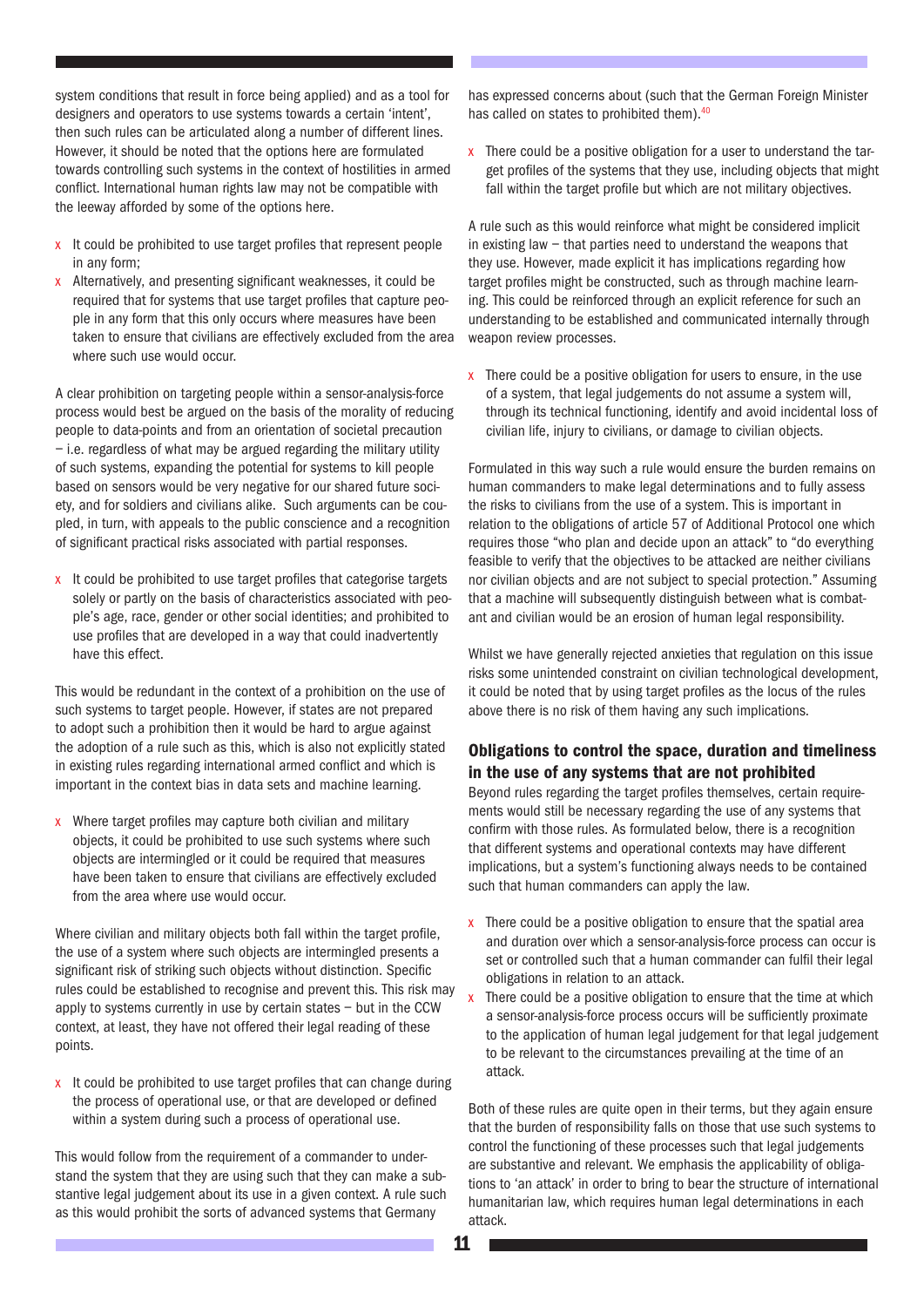#### Obligations to control the quantity of force

Linked to the obligations suggested above, it should be recognised that the number of applications of force a system can undertake, and the scale of that force, can significantly expand the risks associated with the sensor-analysis-force process.

- x There could be a positive obligation to ensure that the number of applications of force a system may undertake within an individual attack are set or controlled such that a human commander can fulfil their legal obligations.
- x There could be a positive obligation to ensure that a commander understands the actual force effects that a system may apply in a specific attack, and makes their legal judgements based on that understanding.

As with the suggestions regarding space and duration, these rules are open and broad in their terms – emphasising human responsibilities rather than establishing specific proscriptive limits.

The purpose of the section above has been to highlight the sorts of rules that could be developed based on the approach taken in this paper. There are no doubt other rules that could be proposed, both more restrictive and more permissive. However, as suggested here, a relatively small number of distinct obligations can create a framework for maintaining meaningful human control over weapons systems in the future. Such an approach would need to be supported by a commitment to national level weapon reviews, and should not close off consideration of further obligations in response to particular challenges that might arise. As with any future oriented instrument, such rules would need to be brought to bear socially and politically over time in order to have normative effect.

## Questions for states

A significant number of states in the CCW have asserted that existing international law is sufficient, as it stands, to ensure the acceptability of future weapons systems. Yet despite this shared confidence in the sufficiency of existing law, it is not clear that these states share the same understanding of what the law might require. Other states do not believe that existing law provides clear answers to all of the questions raised by technological developments in this area.The questions below are suggested as tools for national-level dialogue and are based on the sort of rule formulations we considered in the previous section.

#### For systems that use target profiles to determine where and when to apply force, would the following be acceptable or unacceptable?

- x Target profiles that are designed to identify humans on the basis of human biometrics (i.e. on the basis of the target simply being human)?
- x Target profiles that identify different groups of people on the basis of perceived racial, gender or age characteristics?
- x Target profiles that change or develop, within the system, after it has been activated and without being specifically certified by a human?
- $x$  Target profiles where a human commander understands what it is intended to target but does not know the actual physical/emission characteristics of objects that the profile will match against

– such as a profile built through current neural-network/machine learning?

x Target profiles where a human commander does not have an understanding of what things, other than intended targets, might fall within the profiles?

#### For systems that use target profiles to determine where and when to apply force, are the following assertions reasonable?

- x Human commanders should be fully responsible for verifying the risk to civilians from the use of a system.
- x Systems that will target both certain civilian objects and certain military objects should not be used in situations where those objects are intermingled;
- x The area over which a sensor-targeting function can occur should be controlled such that a human commander can fulfil their legal obligations;
- $x$  The duration over which a sensor-targeting function can occur should be controlled such that a human commander can fulfil their legal obligations;
- x The time at which a sensor-targeting function may occur should be sufficiently proximate to the application of human legal judgement for that legal judgement to be relevant to the circumstances in which the function will occur;
- $\overline{x}$  The number of applications of force that a system can undertake in an individual attack should be set by a human commander;
- x Human commanders need to understand the actual weapon effects that such systems will create.

## **Conclusions**

There are diverse challenges posed by the use of new technologies in weapon systems. Some of these challenges require states to set aside ambitions for national military advantage in order to protect the shared interests of our international society. A wider reduction of people to objects, and a wider application of force by machines operating at a level of abstraction from increasingly remote human judgements, threatens a further dehumanisation of our relationships with each other. Conflict and violence are always a product of certain human social failings. We should resist suggestions that such failings can be 'cleaned up' by handing greater authority over to machines to determine when, where and against what force is applied.

Retaining meaningful human control over the use of force requires us to attend to the morality of how things are encoded as targets, for the users of such systems to understand those encodings and their implications, and to ensure that they are only used in areas and for durations such that those implications can be anticipated and acceptably managed. Allowing systems to undertake applications of force across wider areas and longer durations risks eroding the notion of 'an attack' as the unit around which human legal application is demanded in armed conflict. Those that assert that international humanitarian law is already sufficient to manage such implications should consider the questions posed at the end of this paper. Failure to effectively codify our collective orientation to such questions risks allowing human legal authority to be progressively subsumed within technological and bureacratic structures from which scant real humanity may subsequently emerge.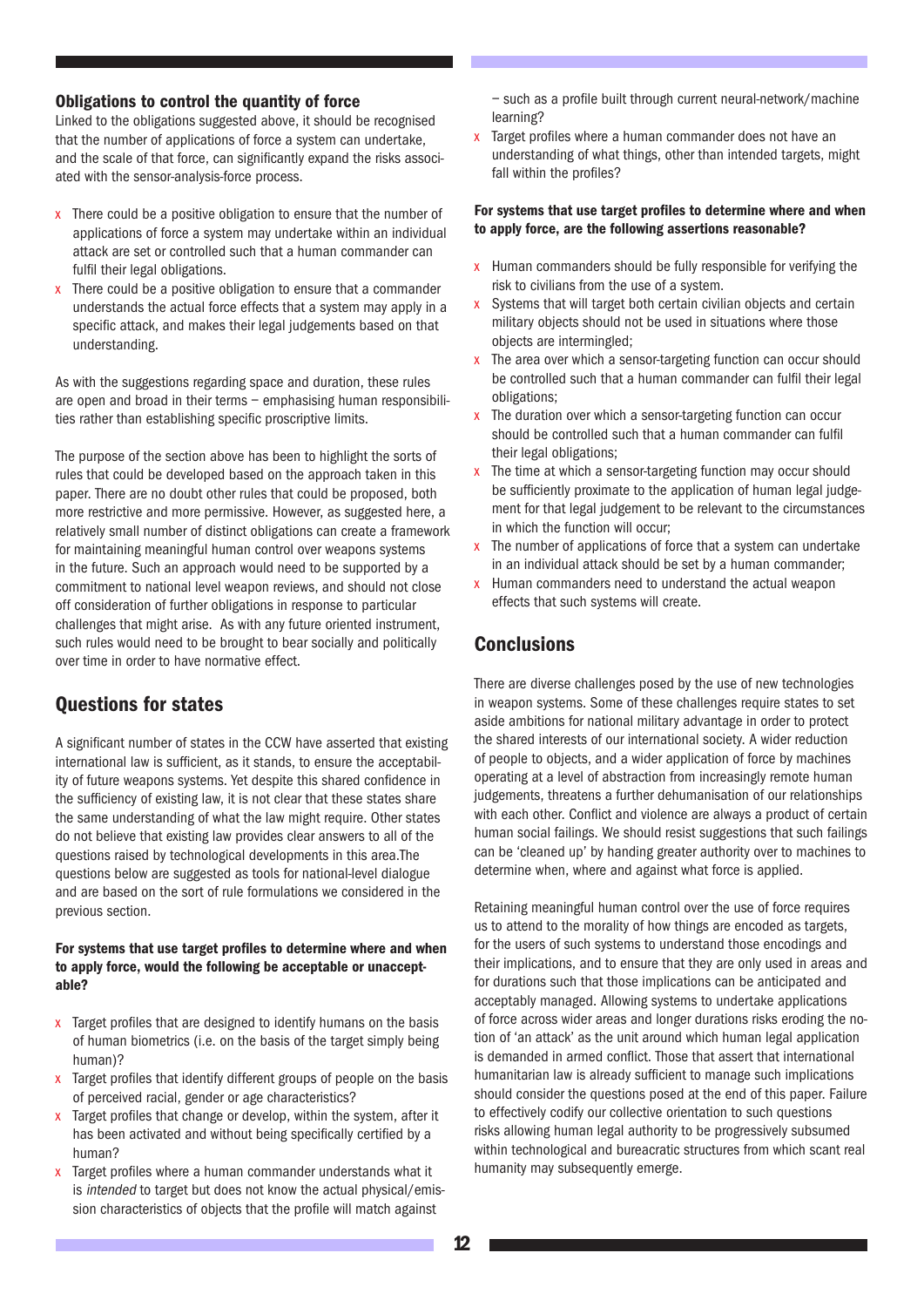#### END NOTES

1 For background and documents relating to that stream of discussion, from the first informal discussions to meetings of the Group of Governmental Experts in 2017-2019, see [https://www.unog.ch/80256EE600585943/\(httpPages\)/8FA3C2562A60FF81C-](https://www.unog.ch/80256EE600585943/(httpPages)/8FA3C2562A60FF81C1257CE600393DF6?OpenDocument)[1257CE600393DF6?OpenDocument](https://www.unog.ch/80256EE600585943/(httpPages)/8FA3C2562A60FF81C1257CE600393DF6?OpenDocument)

2 Whilst not a consensus document, the GGE Chair's draft Conclusions and Recommendations dated 14 June 2019 provide a summary of sorts. The latest consensus document is CCW/GGE.1/2018/3, Report of the 2018 session of the Group of Governmental Experts on Emerging Technologies in the Area of Lethal Autonomous Weapons Systems, dated 23 October 2018, online <https://undocs.org/en/CCW/GGE.1/2018/3>

3 See for example Key elements of meaningful human control, Article 36, April 2016, <http://www.article36.org/wp-content/uploads/2016/04/MHC-2016-FINAL.pdf>and Richard Moyes and Heather Roff, Meaningful Human Control, Artificial Intelligence and Autonomous Weapons, Article 36, April 2016, [http://www.article36.org/wp-content/](http://www.article36.org/wp-content/uploads/2016/04/MHC-AI-and-AWS-FINAL.pdf) [uploads/2016/04/MHC-AI-and-AWS-FINAL.pdf](http://www.article36.org/wp-content/uploads/2016/04/MHC-AI-and-AWS-FINAL.pdf) also, notably, Killing by Machine: Key issues for understanding meaningful human control, Article 36, April 2015, [http://](http://www.article36.org/wp-content/uploads/2013/06/KILLING_BY_MACHINE_6.4.15.pdf) [www.article36.org/wp-content/uploads/2013/06/KILLING\\_BY\\_MACHINE\\_6.4.15.pdf.](http://www.article36.org/wp-content/uploads/2013/06/KILLING_BY_MACHINE_6.4.15.pdf) Many of these papers use the term 'proxy data' in a way which is synonymous with the term 'target profile' in this paper.

4 Article 36 statement to the CCW, March 2019, on agenda item 5c, Further consideration of the human element, [http://www.article36.org/other-issues/definitions/article-](http://www.article36.org/other-issues/definitions/article-36-statement-on-human-control-to-the-un-discussions-on-autonomous-weapons/)[36-statement-on-human-control-to-the-un-discussions-on-autonomous-weapons/](http://www.article36.org/other-issues/definitions/article-36-statement-on-human-control-to-the-un-discussions-on-autonomous-weapons/)

5 In their statement March 2019 statement to the GGE, on agenda item 5(d), the United Kingdom noted: "Specific constraints or parameters that might be placed on a machine's freedom of action might include limiting the target sets or profiles – defined by appropriate decision makers during the targeting cycle – which a machine can prosecute without additional human input" ([https://www.unog.ch/80256EDD006B8954/](https://www.unog.ch/80256EDD006B8954/(httpAssets)/85A4AA89AFCFD316C12583D3003EAB3E/$file/20190318-5(d)_HMI_Statement.pdf) [\(httpAssets\)/85A4AA89AFCFD316C12583D3003EAB3E/\\$file/20190318-5\(d\)\\_HMI\\_](https://www.unog.ch/80256EDD006B8954/(httpAssets)/85A4AA89AFCFD316C12583D3003EAB3E/$file/20190318-5(d)_HMI_Statement.pdf) [Statement.pdf](https://www.unog.ch/80256EDD006B8954/(httpAssets)/85A4AA89AFCFD316C12583D3003EAB3E/$file/20190318-5(d)_HMI_Statement.pdf)). The term appeared subsequently in the Chair's draft Conclusions and Recommendations where in the 14 June 2019 version, at C3(g), it stated that, "Setting operational constraints on systems, regarding tasks, target profiles, time-frame of operation, and scope of movement over an area and operating environment, could increase predictability and thereby assist with compliance with IHL, but, in general, would not alone be sufficient to ensure IHL compliance."

6 For example, a recent article, 'U.S. Army to receive remote weapons stations with automated targeting system', Defence Blog, 26 July 2019, noted that, "The active target detection component actively searches the field of view for known target profiles and highlights them for instant evaluation by the shooter", online at: [https://](https://defence-blog.com/army/u-s-army-to-receive-remote-weapons-stations-with-automated-targeting-system.html) [defence-blog.com/army/u-s-army-to-receive-remote-weapons-stations-with-automat](https://defence-blog.com/army/u-s-army-to-receive-remote-weapons-stations-with-automated-targeting-system.html)[ed-targeting-system.html](https://defence-blog.com/army/u-s-army-to-receive-remote-weapons-stations-with-automated-targeting-system.html)

7 For example, in April 2018, a joint statement by France and Germany stated that, "With regards to the defining [lethal autonomous weapons systems] LAWS France and Germany would like to underline understanding that the object of our discussions is limited to fully autonomous weapons, which do not exist to date" [\(https://www.unog.](https://www.unog.ch/80256EDD006B8954/(httpAssets)/895931D082ECE219C12582720056F12F/$file/2018_LAWSGeneralExchange_Germany-France.pdf) [ch/80256EDD006B8954/\(httpAssets\)/895931D082ECE219C12582720056F12F/\\$](https://www.unog.ch/80256EDD006B8954/(httpAssets)/895931D082ECE219C12582720056F12F/$file/2018_LAWSGeneralExchange_Germany-France.pdf) [file/2018\\_LAWSGeneralExchange\\_Germany-France.pdf\)](https://www.unog.ch/80256EDD006B8954/(httpAssets)/895931D082ECE219C12582720056F12F/$file/2018_LAWSGeneralExchange_Germany-France.pdf). By contrast, as the culmination of a sophisticated line of argument, Switzerland argued in August 2018 that, "… technical sophistication doesn't seem to our delegation to be a defining characteristic of whether a weapon is autonomous. A weapon could be very simple and 'unintelligent' in its design, but highly autonomous in its critical functions" [\(https://www.unog.](https://www.unog.ch/80256EDD006B8954/(httpAssets)/2AFEC18F31D3930DC12583BB0044FC56/$file/2018.08.27+GGE+LAWS_Switzerland_Item+6a.pdf) [ch/80256EDD006B8954/\(httpAssets\)/2AFEC18F31D3930DC12583BB0044F-](https://www.unog.ch/80256EDD006B8954/(httpAssets)/2AFEC18F31D3930DC12583BB0044FC56/$file/2018.08.27+GGE+LAWS_Switzerland_Item+6a.pdf)[C56/\\$file/2018.08.27+GGE+LAWS\\_Switzerland\\_Item+6a.pdf\)](https://www.unog.ch/80256EDD006B8954/(httpAssets)/2AFEC18F31D3930DC12583BB0044FC56/$file/2018.08.27+GGE+LAWS_Switzerland_Item+6a.pdf).

8 For an introduction to thinking around the politics of classification see Geoffrey Bowker and Susan Leigh Star, 1999, Sorting Things Out: Classification and its Consequences, MIT Press.

9 France in particular have consistently pressed the perspective that the object of study is only things that do not exist. The first point of their August 2018 Working Paper on Human-Machine Interaction in the Development, Deployment and Use of Emerging Technologies in the Area of Lethal Autonomous Weapons Systems, stated that "It must first be recalled that although autonomous technologies are growing quickly, LAWS are still very much a long-term initiative: there are currently no fully-autonomous lethal weapons systems." [https://www.unog.ch/80256EDD006B8954/](https://www.unog.ch/80256EDD006B8954/(httpAssets)/2E16E59C0AB73F2FC12582F30055113C/$file/2018_GGE+LAWS_August_Working+Paper_France.pdf) [\(httpAssets\)/2E16E59C0AB73F2FC12582F30055113C/\\$file/2018\\_GGE+LAWS\\_Au](https://www.unog.ch/80256EDD006B8954/(httpAssets)/2E16E59C0AB73F2FC12582F30055113C/$file/2018_GGE+LAWS_August_Working+Paper_France.pdf)[gust\\_Working+Paper\\_France.pdf](https://www.unog.ch/80256EDD006B8954/(httpAssets)/2E16E59C0AB73F2FC12582F30055113C/$file/2018_GGE+LAWS_August_Working+Paper_France.pdf)

10 Germany's CCW statement of 25 March 2019 (on agenda item 5.d) elaborated characteristics of 'autonomy' that are very close to the sensor-analysis-force process set out here, but with the caveat that the analysis phase requires the system to, "evaluate the circumstances of a changing situation without reference to a set of pre-defined goals" and "to reason and decide on the most suited approach towards their realization", [https://www.unog.ch/80256EDD006B8954/\(httpAssets\)/](https://www.unog.ch/80256EDD006B8954/(httpAssets)/D6C11A0A68D81F4AC12583CB0036650B/$file/20190325+Statement2+Germany+GGE+LAWS.pdf) [D6C11A0A68D81F4AC12583CB0036650B/\\$file/20190325+Statement2+Ger](https://www.unog.ch/80256EDD006B8954/(httpAssets)/D6C11A0A68D81F4AC12583CB0036650B/$file/20190325+Statement2+Germany+GGE+LAWS.pdf)[many+GGE+LAWS.pdf](https://www.unog.ch/80256EDD006B8954/(httpAssets)/D6C11A0A68D81F4AC12583CB0036650B/$file/20190325+Statement2+Germany+GGE+LAWS.pdf). That position built upon their statement from April 2018 on a 'Working Definition of LAWS' that noted that, "a proper distinction of automatisation and autonomy is key for an improved understanding and an informed debate on the issue within this GGE as well as in the wider public … The characteristics of autonomous systems will primarily be the result of the application of information processing technologies based on algorithms", [https://www.unog.ch/80256EDD006B8954/](https://www.unog.ch/80256EDD006B8954/(httpAssets)/2440CD1922B86091C12582720057898F/$file/2018_LAWS6a_Germany.pdf) [\(httpAssets\)/2440CD1922B86091C12582720057898F/\\$file/2018\\_LAWS6a\\_Ger](https://www.unog.ch/80256EDD006B8954/(httpAssets)/2440CD1922B86091C12582720057898F/$file/2018_LAWS6a_Germany.pdf)[many.pdf.](https://www.unog.ch/80256EDD006B8954/(httpAssets)/2440CD1922B86091C12582720057898F/$file/2018_LAWS6a_Germany.pdf)

11 Aspects of this typology were inspired by comments by Dr. Heather Roff at an informal Meeting of Experts of the CCW in April 2016 where she noted the distinction between systems that apply force to a 'what' by comparison with those that apply force at a 'where and when'.

12 It could be noted that some of these systems also use a sensor-analysis-force process at the immediate point of detonation – however, in these systems the sensor input in question is rendered inevitable by the ballistic trajectory of the weapon.

13 We should also acknowledge an additional category that sits alongside these: Weapons by which force is applied at a time and spatial location derived from an analysis of sensor inputs, based on some human assessment of those sensor inputs and whilst operating within an envelope of space and time. Such systems use sensors to guide a weapon into contact with the object to be attacked, but a human operator has identified the specific object in question (or at least a specific sensor-representation of that object). Some forms of missile guidance work in this way – with a human selecting certain radar signals (for example) as objects to attack. As with the category above, the specific time and spatial location where force will be applied is not set by a person and, again, there is typically an envelope of space and time within which it could occur. The key point of difference from the category above is the role of a human in specifying the sensor-input to be subsequently targeted.

14 See 1997 Mine Ban Treaty, CCW Amended Protocol II, 1907 Hague VIII Convention, 2008 Convention on Cluster Munitions.

15 We noted previously the use of this term in the United Kingdom's March 2019 statement to the GGE on agenda item 5(d) and in the Chair's 14 June 2019 draft Conclusions and Recommendations.

16 Statement to the CCW GGE by Germany on agenda item 5(d), Geneva, 25 March 2019, [https://www.unog.ch/80256EDD006B8954/\(httpAssets\)/D6C11A0A68D-](https://www.unog.ch/80256EDD006B8954/(httpAssets)/D6C11A0A68D81F4AC12583CB0036650B/$file/20190325+Statement2+Germany+GGE+LAWS.pdf)[81F4AC12583CB0036650B/\\$file/20190325+Statement2+Germany+GGE+LAWS.](https://www.unog.ch/80256EDD006B8954/(httpAssets)/D6C11A0A68D81F4AC12583CB0036650B/$file/20190325+Statement2+Germany+GGE+LAWS.pdf) [pdf](https://www.unog.ch/80256EDD006B8954/(httpAssets)/D6C11A0A68D81F4AC12583CB0036650B/$file/20190325+Statement2+Germany+GGE+LAWS.pdf)

17 See 1997 Mine Ban Treaty, Art 2(1 & 3) for the conclusion of considerations regarding anti-handling devices in that context. On sensitive fuzes see, amongst others, CCW Working Paper of Germany, Nov 2003, Sensitive Fuzes for Anti-Vehicle Mines, CCW/GGE/VI/WG.2/WP.3 and CCW Working Paper of the Russian Federation, Nov 2003, Considerations relating to the sensitivity of the fuses of mines other than antipersonnel mines, CCW/GGE/VI/WG.2/WP.7, which notes that "…modern MOTAPMs are equipped with fuses which can classify the object of destruction with a probability exceeding 0.95." The UK NGO Landmine Action also undertook research in 2001 to see if anti-vehicle mines could anyway be detonated by common human actions (Landmine Action, 2001, Civilian Footsteps). As reported in the New Statesman, "it was up to the Sports Biomechanics Research Group at Loughborough University to show, in its Landmine Action report, that simple human activities such as jumping from the back of a light goods vehicle can exert enough pressure to detonate an AVM. More alarmingly, the researchers found that 'a child can quite easily, while skipping for instance, exert downward forces in excess of a common AVM initiation pressure of 150kg", New Statesman, 7 January 2002, 'The Ministry of Defence has anti-vehicle mines, but has not bothered to find out that a skipping child could easily explode them',<https://www.newstatesman.com/node/154741>

18 For elaboration, see Richard Moyes, 2016, 'Meaningful human control over individual attacks', in ICRC, Autonomous Weapon Systems: Implications of Increasing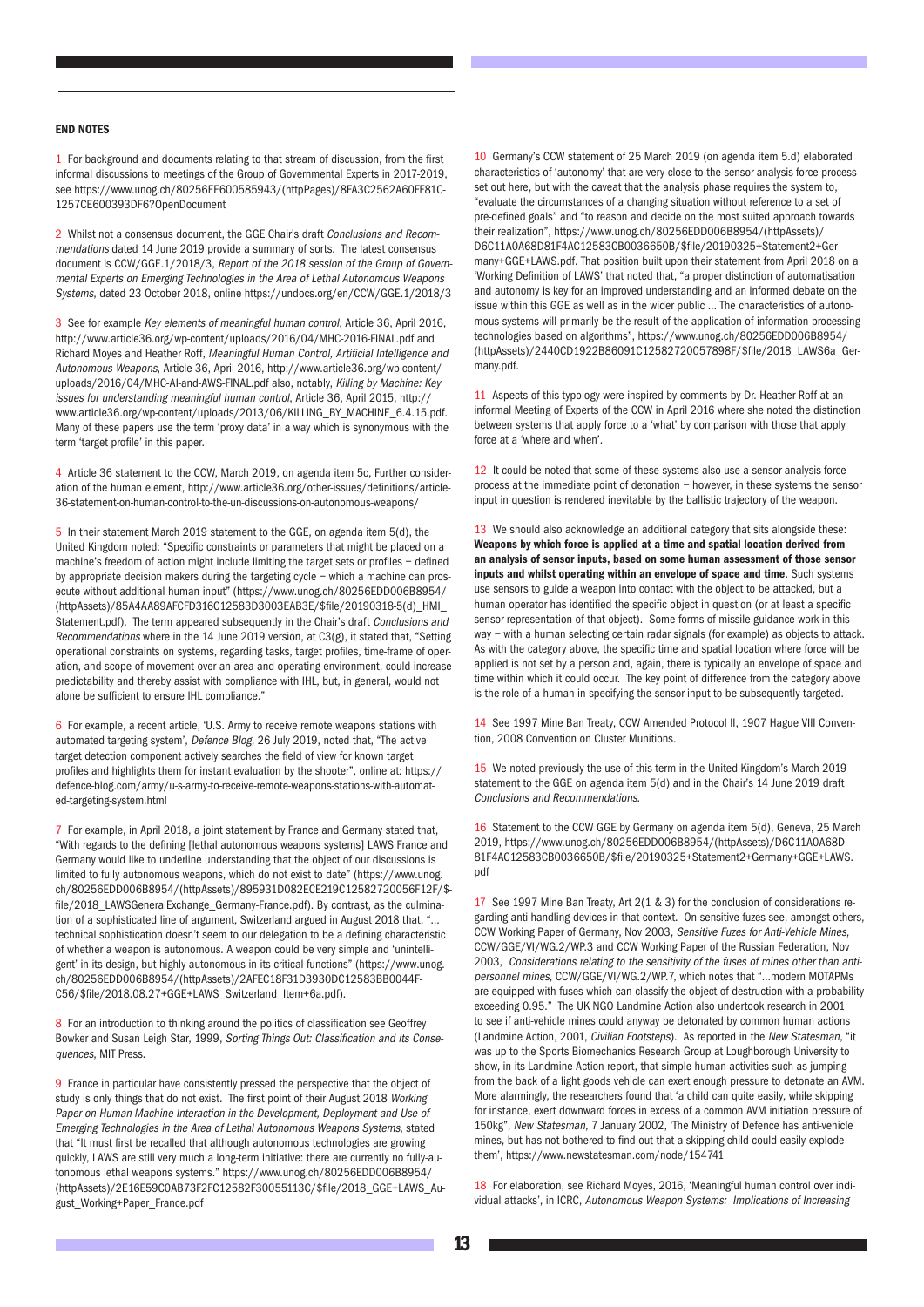Autonomy in the Critical Functions, expert meeting report, 2016, online at: [https://](https://shop.icrc.org/autonomous-weapon-systems.html?___store=default) [shop.icrc.org/autonomous-weapon-systems.html?\\_\\_\\_store=default](https://shop.icrc.org/autonomous-weapon-systems.html?___store=default)

19 See Gro Nystuen and Stuart Casey-Maslen [eds], 2010, The Convention on Cluster Munitions: A Commentary, Oxford Commentaries on International Law, Oxford University Press, p.200 which notes that: "Munitions such as Smart 155 and BONUS, and the 'skeet' explosive submunitions of the BLU-108 do not distinguish between military objectives and civilian objects but rather are programmes to identify target objects that fit profiles of heat and shape associated with certain military objects (typically armoured fighting vehicles). It is not known what analysis has been done of how such profiles compare with the profiles of objects commonly in civilian use … or how susceptible such submunitions are to identifying objects commonly in civilian use as targets...Any limitations of such systems in distinguishing between objects that may be in civilian use and objectives that may be in military use might limit the circumstances in which they can be lawfully used. For example, the likelihood of an attack being lawful in a desert situation where a party is attacking an area full of military vehicles is greater than for an attack in a populated area where military vehicles are interspersed with vehicles in civilian use."

20 See, for example, Key elements of meaningful human control, Article 36, April 2016,<http://www.article36.org/wp-content/uploads/2016/04/MHC-2016-FINAL.pdf> and Richard Moyes and Heather Roff, Meaningful Human Control, Artificial Intelligence and Autonomous Weapons, Article 36, April 2016, [http://www.article36.org/wp-con](http://www.article36.org/wp-content/uploads/2016/04/MHC-AI-and-AWS-FINAL.pdf)[tent/uploads/2016/04/MHC-AI-and-AWS-FINAL.pdf](http://www.article36.org/wp-content/uploads/2016/04/MHC-AI-and-AWS-FINAL.pdf) also, notably, Killing by Machine: Key issues for understanding meaningful human control, Article 36, April 2015, [http://](http://www.article36.org/wp-content/uploads/2013/06/KILLING_BY_MACHINE_6.4.15.pdf) [www.article36.org/wp-content/uploads/2013/06/KILLING\\_BY\\_MACHINE\\_6.4.15.](http://www.article36.org/wp-content/uploads/2013/06/KILLING_BY_MACHINE_6.4.15.pdf) [pdf](http://www.article36.org/wp-content/uploads/2013/06/KILLING_BY_MACHINE_6.4.15.pdf). Many of these papers use the term 'proxy data' in a way which is synonymous with the term 'target profile' in this paper. Also very significantly on the challenges of 'categorical targeting' and the procedural implications of subjecting people to evaluation as potential targets under a target profile process, Maya Brehm, 2017, Defending the Boundary: Constraints and Requirements on the Use of Autonomous Weapon Systems Under International Humanitarian and Human Rights Law, Geneva Academy of International Humanitarian Law and Human Rights, [https://www.geneva-academy.](https://www.geneva-academy.ch/joomlatools-files/docman-files/Briefing9_interactif.pdf) [ch/joomlatools-files/docman-files/Briefing9\\_interactif.pdf](https://www.geneva-academy.ch/joomlatools-files/docman-files/Briefing9_interactif.pdf)

21 ICRC Working Paper to the CCW, March 2018, Ethics and autonomous weapon systems: An ethical basis for human control?, CCW/GGE.1/2018/WP.5, [https://www.unog.ch/80256EDD006B8954/\(httpAssets\)/42010361723DC-](https://www.unog.ch/80256EDD006B8954/(httpAssets)/42010361723DC854C1258264005C3A7D/$file/CCW_GGE.1_2018_WP.5+ICRC+final.pdf)[854C1258264005C3A7D/\\$file/CCW\\_GGE.1\\_2018\\_WP.5+ICRC+final.pdf](https://www.unog.ch/80256EDD006B8954/(httpAssets)/42010361723DC854C1258264005C3A7D/$file/CCW_GGE.1_2018_WP.5+ICRC+final.pdf)

22 Maya Brehm, 2017, Defending the Boundary: Constraints and Requirements on the Use of Autonomous Weapon Systems Under International Humanitarian and Human Rights Law, Geneva Academy of International Humanitarian Law and Human Rights, p.60, [https://www.geneva-academy.ch/joomlatools-files/docman-files/Briefing9\\_in](https://www.geneva-academy.ch/joomlatools-files/docman-files/Briefing9_interactif.pdf)[teractif.pdf](https://www.geneva-academy.ch/joomlatools-files/docman-files/Briefing9_interactif.pdf)

23 See Article 36 and Reaching Critical Will, 2014, Sex and drone strikes - Gender and identity in targeting and casualty analysis, [http://www.article36.org/wp-content/](http://www.article36.org/wp-content/uploads/2014/10/sex-and-drone-strikes.pdf) [uploads/2014/10/sex-and-drone-strikes.pdf.](http://www.article36.org/wp-content/uploads/2014/10/sex-and-drone-strikes.pdf) This paper notes that: "According to a New York Times report from May 2012, in counting casualties from armed drone strikes, the US government reportedly records 'all military-age males in a strike zone as combatants ... unless there is explicit intelligence posthumously proving them innocent.' The non-governmental organisation Center for Civilians in Conflict (CIVIC) subsequently highlighted some attempted nuancing of this position by administration officials, reporting that an aide to the US President described the New York Times article's characterization as a 'wild oversimplification.' States have a legal obligation to provide due process to those suspected of crimes and cannot just kill them. See for example Article 14(1) of the International Covenant on Civil and Political Rights; A/68/382, Report of the Special Rapporteur on extrajudicial, summary or arbitrary executions, Christopher Heyns, September 2013. However, CIVIC also noted that administration officials did not deny that they presume unknown men killed in a strike to be militants. It also pointed to another administration official stating that the article was 'not wrong that if a group of fighting age males are in a home where we know they are constructing explosives or plotting an attack, it's assumed that all of them are in on that effort.' In a May 2013 release of 'policy standards and procedures for the use of force in counterterrorism operations outside the United States and areas of active hostilities,' the US government stated in a footnote that 'males of military age may be non-combatants; it is not the case that all military-aged males in the vicinity of a target are deemed to be combatants' [emphasis in original]. It is unclear where geographically this policy applies. The statement was only made in reference to operations conducted outside 'areas of active hostilities'. Given the lack of clarity from the administration about which areas are considered to represent hostilities, it may not include some of the areas where drones are most heavily used. It is also unclear whether this statement is referring to the classification of people for purposes of post-strike analysis

(which was the subject of the New York Times report) or the process of targeting. Some US drone attacks are 'personality strikes,' in which there is intelligence about a specific identified individual. But the majority of US strikes are reported to be 'signature strikes,' in which people are attacked on the basis of observed characteristics with no substantial intelligence regarding actual identity or affiliations. 'Signature strikes' use patterns of behaviour assumed to indicate militancy as a basis for targeting. These patterns are determined by analysing information collected by drones that survey selected areas. Legal scholars, UN officials, and civil society groups have noted that the 2013 policy provides no clarity about what 'signatures' have been or are being used in targeting decisions."

24 However, Maya Brehm, 2017, Defending the Boundary: Constraints and Requirements on the Use of Autonomous Weapon Systems Under International Humanitarian and Human Rights Law, Geneva Academy of International Humanitarian Law and Human Rights, [https://www.geneva-academy.ch/joomlatools-files/docman-files/](https://www.geneva-academy.ch/joomlatools-files/docman-files/Briefing9_interactif.pdf) [Briefing9\\_interactif.pdf](https://www.geneva-academy.ch/joomlatools-files/docman-files/Briefing9_interactif.pdf) pp.61-62, notes that: "Targeting security measures based on broad-brush racial, ethnic, religious and national origin stereotypes in order to identify potential threats and vulnerabilities has been harshly criticized in the counter-terrorism context. It is doubtful that the severe interference with the rights of everyone affected by algorithmic targeting can ever be justified as necessary and proportionate to safeguard democratic institutions. As noted previously, there is scope for 'categorical targeting' within a conduct of hostilities framework but the principle of non-discrimination continues to apply in armed conflict. Adverse distinction based on race, sex, religion, national origin or similar criteria is prohibited. Remarkably, under Additional Protocol II to the Geneva Conventions, applicable in certain NIACs, the prohibition on adverse distinction also applies to persons directly participating in hostilities." Additional Protocol I does identify certain bases for categorising people that should not lead to discriminatory treatment, noting that provisions of assistance shall be provided "without any adverse distinction founded on race, colour, sex, language, religion or belief, political or other opinion, national or social origin, wealth, birth or other status, or on any other similar criteria."

25 On this see, ICRC, 2019, Artificial intelligence and machine learning in armed conflict: A human-centred approach, Geneva, 6 June 2019, online at [https://www.](https://www.icrc.org/en/document/artificial-intelligence-and-machine-learning-armed-conflict-human-centred-approach) [icrc.org/en/document/artificial-intelligence-and-machine-learning-armed-conflict-hu](https://www.icrc.org/en/document/artificial-intelligence-and-machine-learning-armed-conflict-human-centred-approach)[man-centred-approach](https://www.icrc.org/en/document/artificial-intelligence-and-machine-learning-armed-conflict-human-centred-approach)

26 The UK, in a statement to the CCW, in March 2019, noted that "where a human operator is required to supervise or interact directly with an autonomous system it must be designed in a way which enables them to understand the situation and the system status to an appropriate level. Again, what constitutes appropriate will depend on the operational context and environment. Two important factors are the type of feedback available to the user before, during and after use, and the familiarity of the operators with the system - particularly regarding its capabilities and limitations." UK statement on agenda item 5(d), March 2019, [https://www.unog.ch/80256EDD006B8954/](https://www.unog.ch/80256EDD006B8954/(httpAssets)/85A4AA89AFCFD316C12583D3003EAB3E/$file/20190318-5(d)_HMI_Statement.pdf) [\(httpAssets\)/85A4AA89AFCFD316C12583D3003EAB3E/\\$file/20190318-5\(d\)\\_HMI\\_](https://www.unog.ch/80256EDD006B8954/(httpAssets)/85A4AA89AFCFD316C12583D3003EAB3E/$file/20190318-5(d)_HMI_Statement.pdf) [Statement.pdf](https://www.unog.ch/80256EDD006B8954/(httpAssets)/85A4AA89AFCFD316C12583D3003EAB3E/$file/20190318-5(d)_HMI_Statement.pdf)

27 See, ICRC, 2019, Artificial intelligence and machine learning in armed conflict: A human-centred approach, Geneva, 6 June 2019, online at [https://www.icrc.org/en/](https://www.icrc.org/en/document/artificial-intelligence-and-machine-learning-armed-conflict-human-centred-approach) [document/artificial-intelligence-and-machine-learning-armed-conflict-human-centred-ap](https://www.icrc.org/en/document/artificial-intelligence-and-machine-learning-armed-conflict-human-centred-approach)[proach](https://www.icrc.org/en/document/artificial-intelligence-and-machine-learning-armed-conflict-human-centred-approach) and previously Richard Moyes and Heather Roff, Meaningful Human Control, Artificial Intelligence and Autonomous Weapons, Article 36, April 2016, [http://www.](http://www.article36.org/wp-content/uploads/2016/04/MHC-AI-and-AWS-FINAL.pdf) [article36.org/wp-content/uploads/2016/04/MHC-AI-and-AWS-FINAL.pdf](http://www.article36.org/wp-content/uploads/2016/04/MHC-AI-and-AWS-FINAL.pdf)

28 For example, the UK have noted that they "[conduct] Article 36 legal reviews at multiple procurement milestones and additional reviews if there is a change in system use [or] capability," UK Working Paper to CCW, August 2018, Human Machine Touchpoints: The United Kingdom's perspective on human control over weapon development and targeting cycles, CCW/GGE.2/2018/WP.1 [https://www.unog.](https://www.unog.ch/80256EDD006B8954/(httpAssets)/050CF806D90934F5C12582E5002EB800/$file/2018_GGE+LAWS_August_Working+Paper_UK.pdf) [ch/80256EDD006B8954/\(httpAssets\)/050CF806D90934F5C12582E5002EB800/\\$](https://www.unog.ch/80256EDD006B8954/(httpAssets)/050CF806D90934F5C12582E5002EB800/$file/2018_GGE+LAWS_August_Working+Paper_UK.pdf) [file/2018\\_GGE+LAWS\\_August\\_Working+Paper\\_UK.pdf](https://www.unog.ch/80256EDD006B8954/(httpAssets)/050CF806D90934F5C12582E5002EB800/$file/2018_GGE+LAWS_August_Working+Paper_UK.pdf)

29 See for example working papers and statements by the UK, Australia, Canada and others.

30 For example, Article 50(1) of the 1977 Additional Protocol I provides: "In case of doubt whether a person is a civilian, that person shall be considered to be a civilian," similarly Article 52(1), "Civilian objects shall not be the object of attack or of reprisals. Civilian objects are all objects which are not military objectives as defined in paragraph 2" and (3), "In case of doubt whether an object which is normally dedicated to civilian purposes, such as a place of worship, a house or other dwelling or a school, is being used to make an effective contribution to military action, it shall be presumed not to be so used."